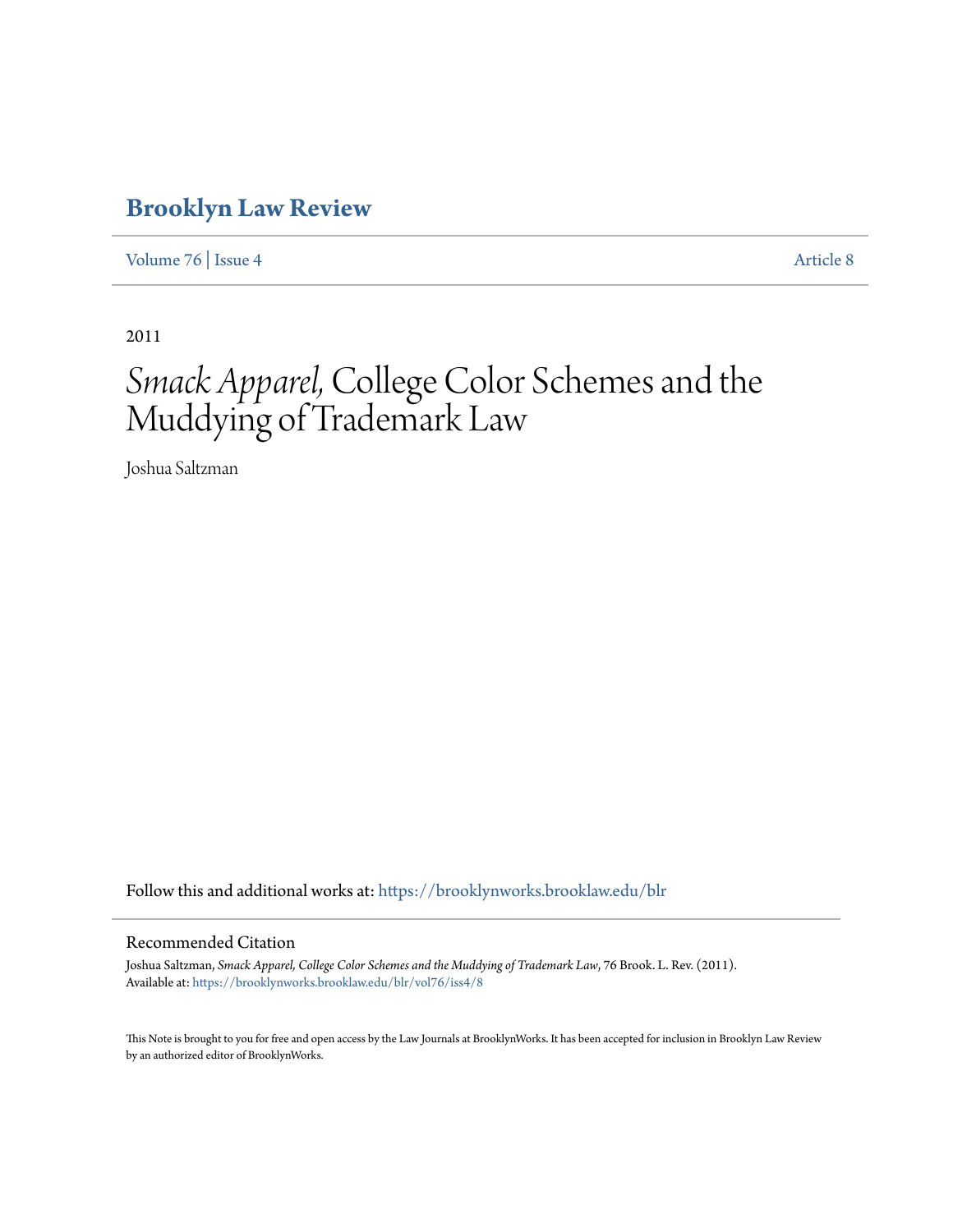## *Smack Apparel*, College Color Schemes and the Muddying of Trademark Law

#### INTRODUCTION

 $\overline{a}$ 

In 2008, the collegiate licensing industry scored a major victory in its ongoing quest to secure revenue streams and to protect the brand images of universities.<sup>1</sup> That victory, however, created major potential problems for trademark law. In *Board of Supervisors for Louisiana State University Agricultural and Mechanical College v. Smack Apparel Co.*  ("*Smack Apparel*"), the Fifth Circuit held that a university's color scheme, combined with "other identifying indicia" of the university, was entitled to trademark protection under section 43(a) of the Lanham Act, thus allowing universities to block certain unlicensed uses of their color schemes on products.<sup>2</sup>

The defendant, Smack Apparel—whose website boasts that its products are "licensed only by the First Amendment"3 sold t-shirts that used the color schemes of Louisiana State University and other universities, including the other three plaintiff universities—Ohio State University, University of

SMACK APPAREL, http://www.smackapparel.com (last visited Jan. 3, 2011).

<sup>&</sup>lt;sup>1</sup> *E.g.*, E-mail Interview with Bruce Siegal, Senior Vice President and General Counsel, IMG College/Collegiate Licensing Company (Nov. 2, 2009) (on file with author) [hereinafter Siegal Interview] (calling the outcome a "significant victories [sic] for the schools that took action to protect their marks and the marketplace position of legitimate retailers and licensees"). The Collegiate Licensing Company was a named plaintiff in *Board of Supervisors of Louisiana State University v. Smack Apparel*, 550 F.3d 465, 471-72 (5th Cir. 2008), and it serves as the licensing agent for the plaintiff universities. 2

 <sup>550</sup> F.3d at 471, *cert. denied* 129 S. Ct. 2759 (2009). The Lanham Act contains the federal statutes pertaining to trademark law. 15 U.S.C. §§ 1051-1141n (2006). Two other United States District Court cases—one prior to and one after *Smack Apparel*—have addressed the issue of university color schemes. *See* Texas Tech Univ. v. Spiegelberg, 461 F. Supp. 2d 510 (N.D. Tex. 2006) (color scheme found to be valid trademark); Univ. of Kansas v. Sinks, 644 F. Supp. 2d 1287 (D. Kan. 2008) (The court declined to overturn a jury finding that a university color scheme lacked sufficient secondary meaning to be protectable as a trademark.). The *Smack Apparel* decision represents the only example of a United States Circuit Court of Appeals taking up the issue, and the United States Supreme Court denied Smack Apparel's certiorari petition. 3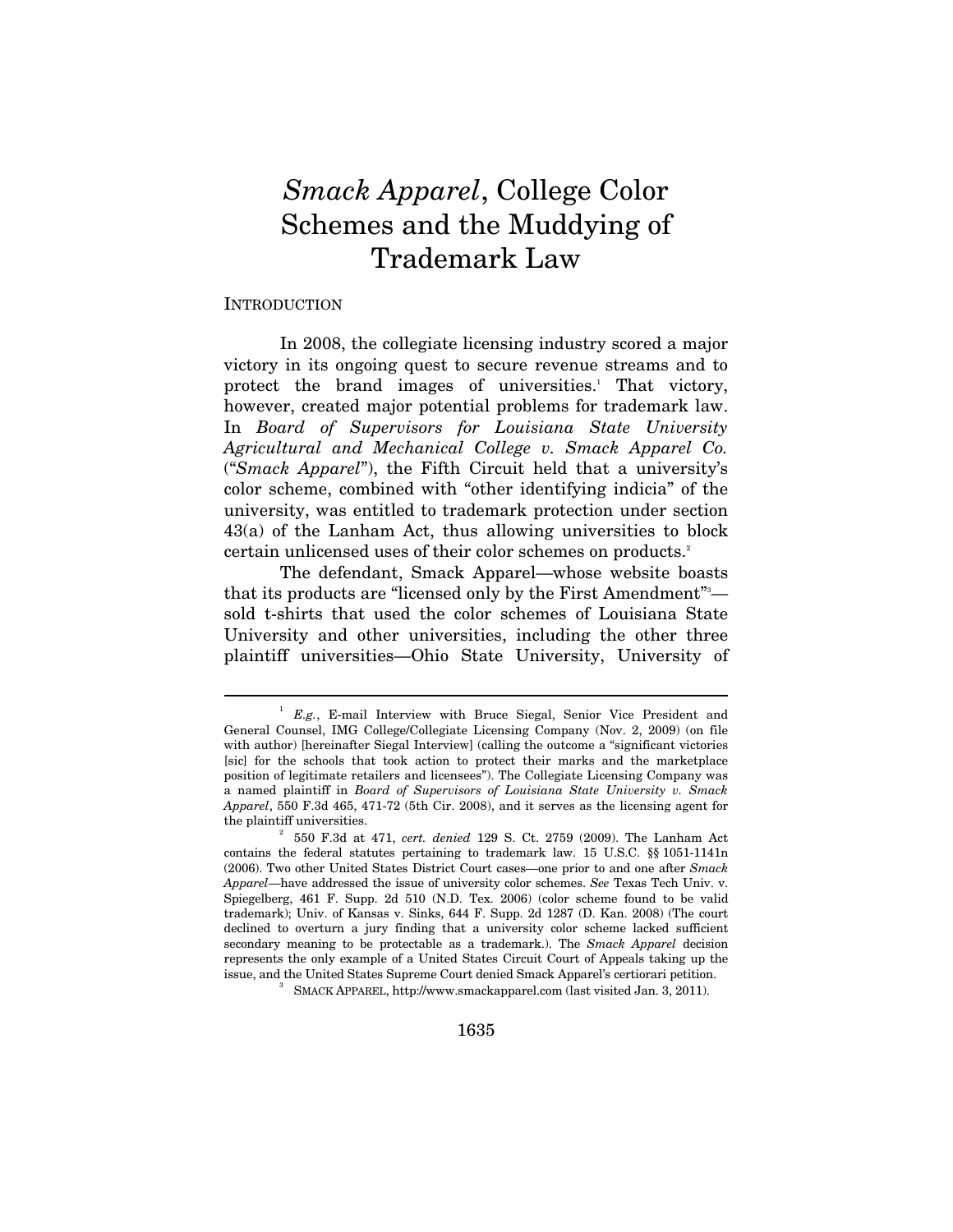Southern California, and the University of Oklahoma.<sup>4</sup> The shirts did not mention the universities by name or use their logos or other registered trademarks, but rather combined their respective color schemes with indirect references to the universities by using geography, bowl championships, and/or allusions to rival teams.<sup>5</sup> For example, one shirt, marketed to University of Oklahoma ("OU") fans, used OU's crimson and crème colors and read "Bourbon Street or Bust" (with the "ou" in "Bourbon" in a different typestyle so that it stood out) on the front, and "Sweet as Sugar!" on the back; the combination referred to the 2004 Sugar Bowl contest to be played between OU and Louisiana State University ("LSU"). Another, marketed to Ohio State ("OSU") fans, used OSU's scarlet and grey scheme and read, "Got Seven?" on the front, and, "We do! 7 Time National Champs," on the back, along with a graphic of the state of Ohio and a marker denoting the location of Columbus, Ohio.<sup>7</sup> At the time, Ohio State had claimed seven national college football championships, and the shirt was an easily recognizable tribute to that achievement.<sup>8</sup>

Although the plaintiff universities did not possess registered trademarks in their color schemes, the words and phrases used on the offending shirts, or in any particular combinations thereof,<sup>®</sup> they successfully sued<sup>10</sup> Smack Apparel under section  $43(a)$  of the Lanham Act,<sup>11</sup> which protects unregistered trademarks that are used in commerce, $^{\text{12}}$  and the Fifth Circuit affirmed the trial court's findings. The Lanham Act defines a trademark as "any word, name, symbol, or device, or any combination thereof— $(1)$  used by a person . . . to identify and distinguish his or her goods, including a unique product, from those manufactured or sold by others and to indicate the source of the goods.  $\dots$ <sup>"13</sup>

 $\overline{a}$ 

<sup>10</sup> Bd. of Supervisors for La. State Univ. v. Smack Apparel Co., 438 F. Supp. 2d 653 (E.D. La. 2006).

<sup>4</sup> *Smack Apparel*, 550 F.3d at 472. Also named as a plaintiff was the Collegiate Licensing Company, the licensing agent for all four universities. Wayne Curtis, the principal of Smack Apparel, was the only other named defendant. *Id.* at 471-72. 5

*Id.* at 472-73.<br>*Id.* at 472.

*Id.* at 473.

*Id.*

 $^{\circ}$   $\emph{Id.}$  at 475.

 $11$  15 U.S.C. §§ 1051-1141n (2006).

<sup>12</sup> *See, e.g.*, GRAEME DINWOODIE & MARK JANIS, TRADEMARKS AND UNFAIR  $\begin{array}{lll} \text{COMPETITION, LAW AND POLICY 14 (2d ed. 2007).}\\ & \text{13 \quad 15 U.S.C. § 1127 (2006).} \end{array}$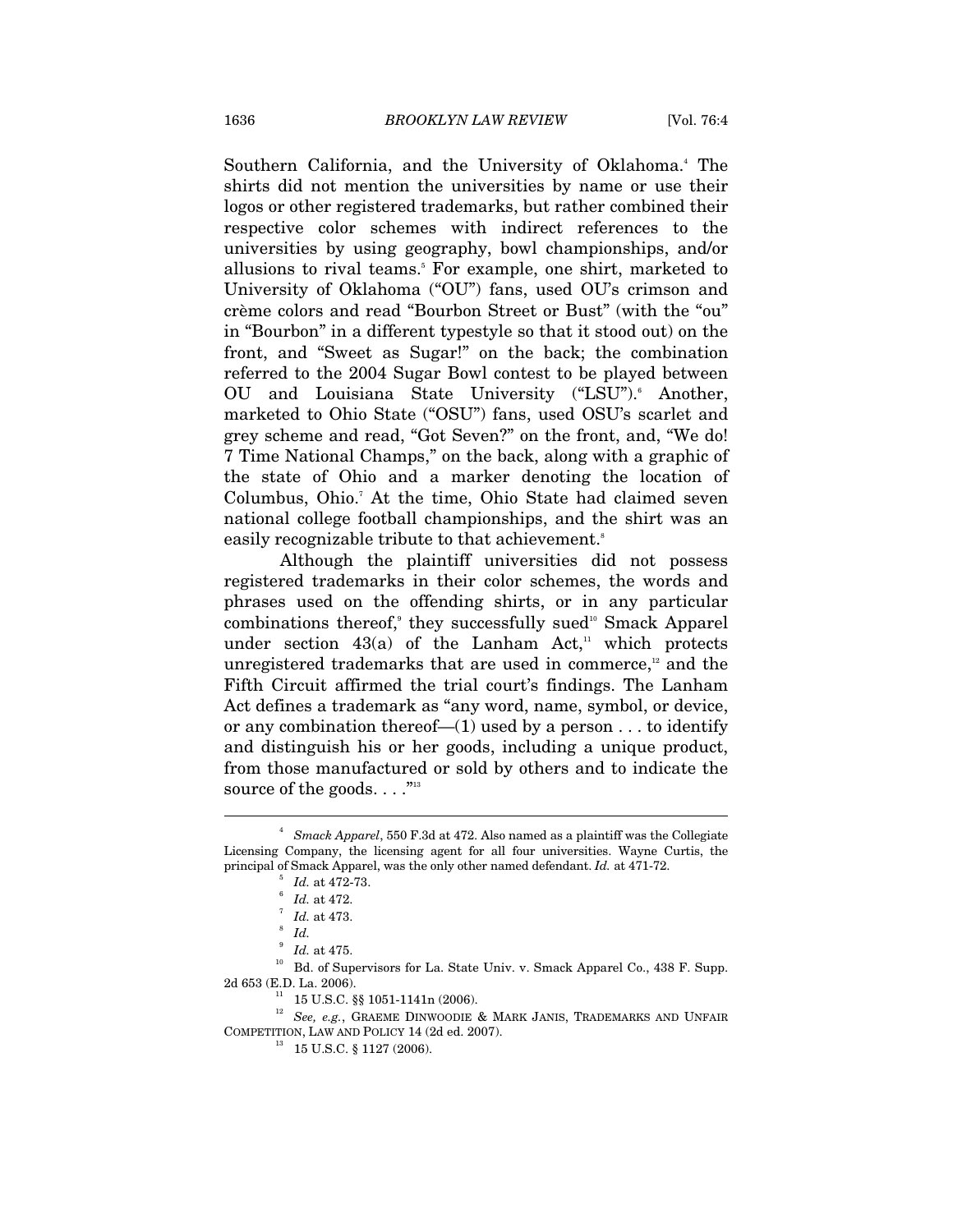#### 2011] *SMACK APPAREL* 1637

The universities' lawsuit did not claim trademarks in their color schemes alone, but rather color schemes in combination with other unspecified "identifying indicia," and the court granted that protection.<sup>14</sup> The court determined that the university color schemes, combined with the identifying indicia, could be protected as trademarks because they possessed "secondary meaning" for consumers and served as "source identifiers" of university-licensed goods.15 The court then went through the second prong of the trademark infringement test—the "likelihood of confusion" analysis—and determined that Smack Apparel's shirts infringed the plaintiff universities' marks because they were likely to create the impression that the universities had somehow licensed, sponsored, or otherwise approved the shirts.<sup>16</sup>

The *Smack Apparel* decision thus gave universities increasing opportunity to pursue not only unlicensed manufacturers who reproduced the universities' logos and other registered trademarks, but also manufacturers who merely combined the universities' color schemes with indirect references. Likewise, it also expanded the number of items for which manufacturers would have to seek licenses from the universities, presumably providing the universities with an expanded source of licensing revenue.

Courts have grown increasingly sympathetic to and protective of such interests in the context of trademark law.17 To a certain extent, this sympathy is understandable. Universities invest enormous amounts of money, time, and effort in building up their educational and sports brands. They hope to generate revenues that will fund athletic and academic programs and to improve their image with applicants and the general public.

But these motivations are not sufficient justifications in themselves for the Fifth Circuit's holding, which not only distorts the letter of trademark law, but also the spirit of it. Courts should ask not only why universities *want* trademark protection for their color schemes (which is fairly understandable), but also whether it's a proper use of trademark law to afford such protections. Courts must stay true to the purposes of trademark law, which are primarily to

<sup>&</sup>lt;sup>14</sup> *Smack Apparel*, 550 F.3d at 476.<br><sup>15</sup> *Id.* at 476-78.<br><sup>16</sup> *See id.* at 478-85.<br><sup>17</sup> *See* Stacey L. Dogan & Mark A. Lemley, *The Merchandising Right: Fragile Theory or* Fait Accompli, 54 EMORY L.J. 461, 466-78 (2005).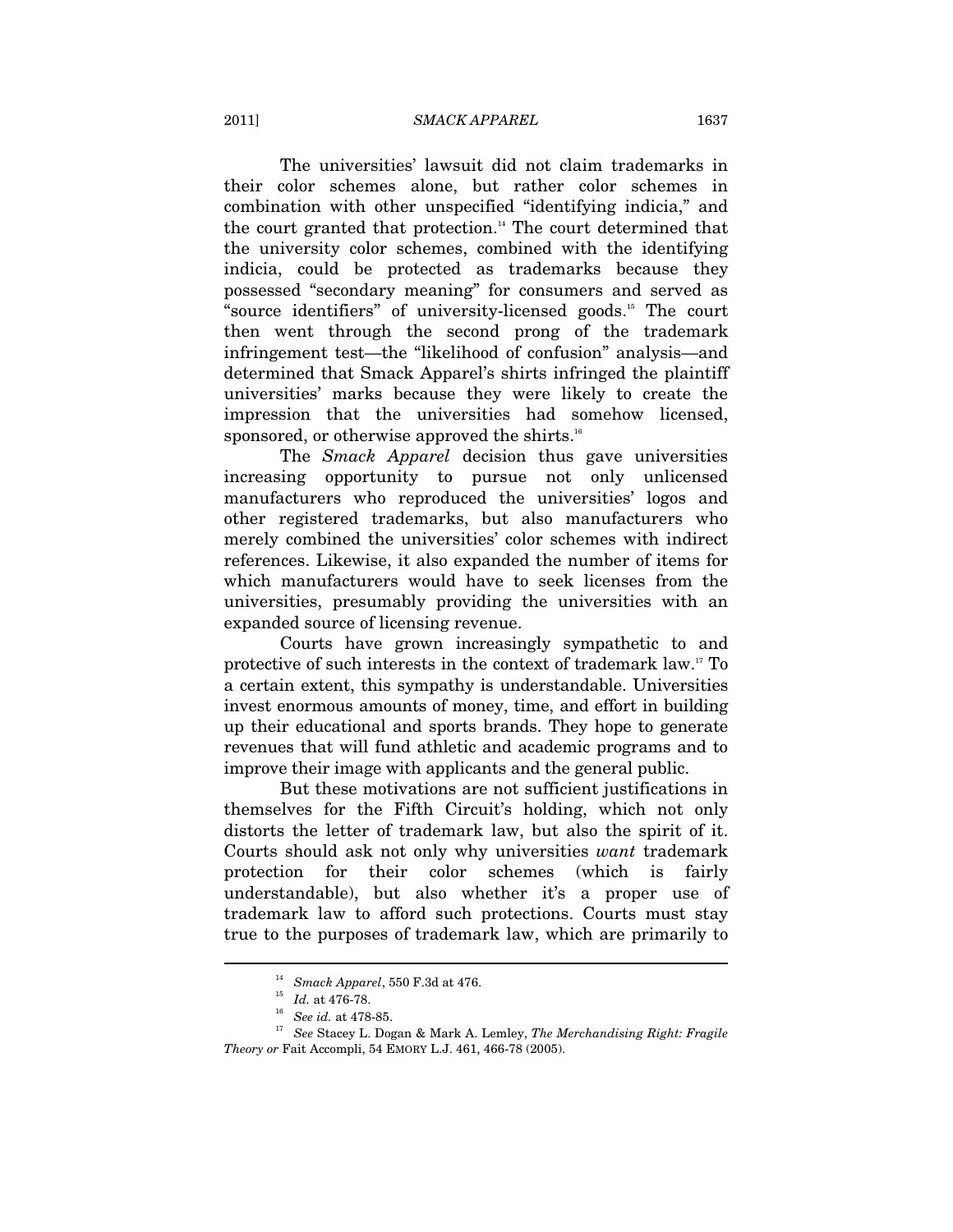protect producers and consumers against harmful consumer confusion as to the source of products.18 Further, the role of the courts in trademark disputes should not be merely to secure revenue sources and protect control of brands, but also to balance such desires against concerns such as maintaining a workable trademark law scheme and avoiding undue barriers to market entry and free commerce.

This note will argue that *Smack Apparel* fails to balance these concerns. First, the decision misreads and misapplies the Lanham Act by creating an unclear and open-ended "color plus other identifying indicia" framework that does not satisfy the definition of a "mark." Second, it mistakes consumer association of color schemes with the universities for consumer confusion about the source of the products bearing the colors. Finally, it ignores the longstanding fan and community interest in showing support for colleges and their teams, and the longstanding traditional uses of college color schemes by fans and local businesses in ways that have not been pursued as trademark violations. The result trends toward a regime where anyone wishing to make reference to a university with a commercial product must seek permission of the university (which the university can deny), and must pay a royalty even if approved. In doing so, *Smack Apparel* continues and advances a troubling expansion of trademark law beyond its purpose of avoiding "source confusion" and toward a creation of a right to total control over one's brand and exclusive right to profit.<sup>19</sup>

Part I of this note will explain the general theory behind and legal limits of trademark protection and how it relates to companies that seek protection of their trademark colors. Part I will also examine how the court in *Smack Apparel* applied and arguably expanded trademark law to protect color schemes in a different way than the Supreme Court envisioned in *Qualitex Co. v. Jacobson Products, Inc*. 20 Part II will argue that the color-plus-other-identifying-indicia formula presented in *Smack Apparel* is unworkable as a trademark scheme because it is too open-ended and unclear—both in terms of what actual marks it protects and for what products the mark is valid. Part III will argue that university color schemes, even combined

<sup>18</sup> *See* 1 J. THOMAS MCCARTHY, MCCARTHY ON TRADEMARKS AND UNFAIR COMPETITION § 2:1 (4th ed. 2010) [hereinafter MCCARTHY ON TRADEMARKS]. 19 *See generally* Dogan & Lemley, *supra* note 17. 20 514 U.S. 159, 163 (1995) (colors alone protectable as trademarks provided

they acquired "secondary meaning" in minds of consumers).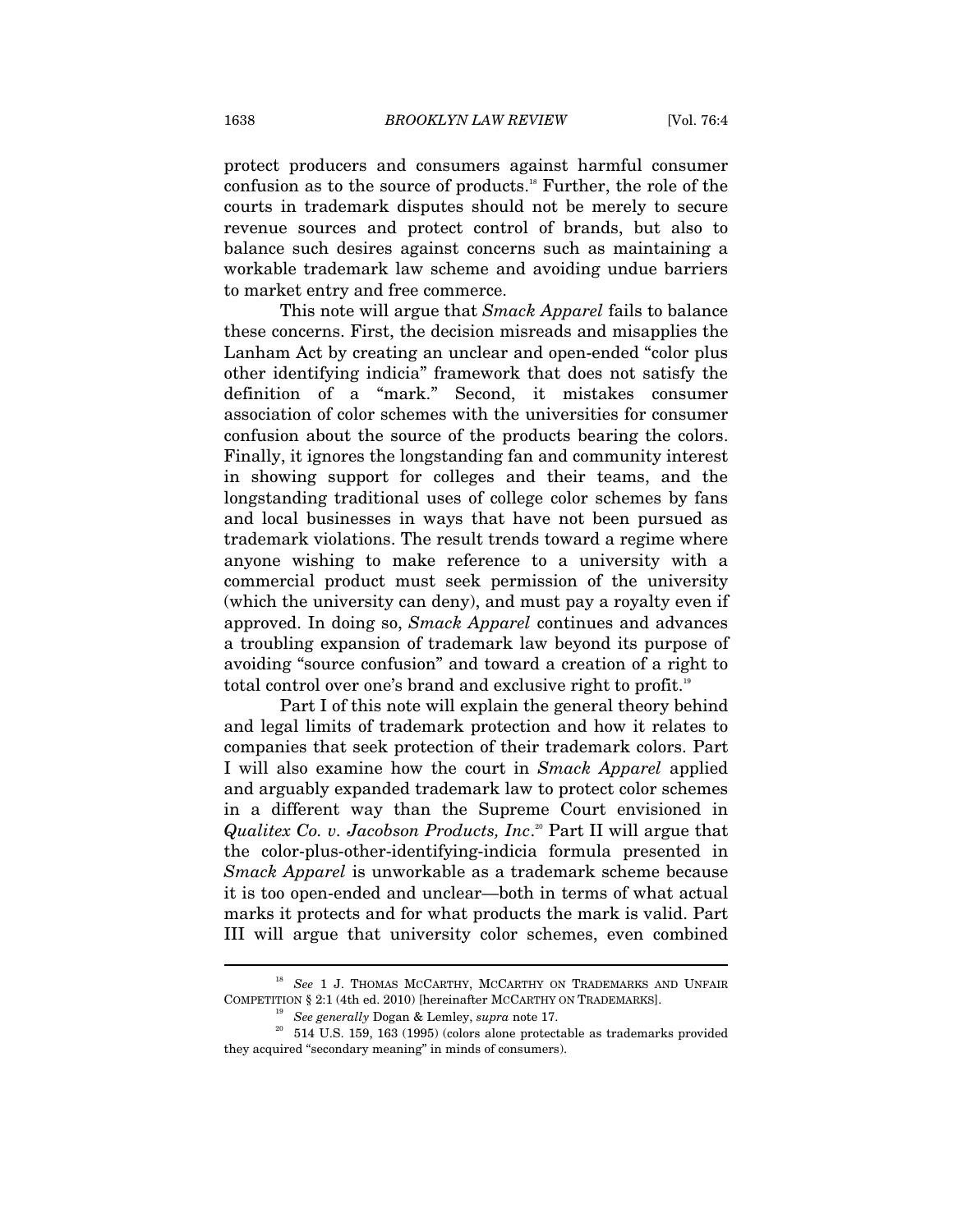with other indicia, do not function as "source identifiers" under trademark law, but merely as references to the universities. It will also argue that college sports fans understand school color schemes as references to and displays of support for university sports teams, rather than as "source identifiers" of university products. Part IV will argue that universities' interest in profiting from their brands must be balanced against the public's interest in showing support for the universities and their teams, and that universities should not have monopolistic control over all commercial expressions of fan support. Part V will examine the ways in which *Smack Apparel* has already impacted university trademark enforcement and its potential to create further problems. And finally, the conclusion of the note will look at possible alternatives to the trademark scheme laid out by *Smack Apparel*.

I. THE PLACE OF *SMACK APPAREL* IN EXISTING TRADEMARK DOCTRINE

## *A. The Functions of Trademark Law*

Trademark law is generally understood as having the dual function of consumer protection and producer protection. As a Senate report on the Trademark Act of 1946 (the "Lanham Act") explained,

The purpose underlying any trade-mark statute is twofold. One is to protect the public so it may be confident that, in purchasing a product bearing a particular trade-mark which it favorably knows, it will get the product which it asks for and wants to get. Secondly, where the owner of a trade-mark has spent energy, time, and money in presenting to the public the product, he is protected in his investment from its misappropriation by pirates and cheats. This is the well-established rule of law protecting both the public and the trade-mark owner. $21$ 

In addition, trademarks are seen as having an economic efficiency function. First, they are believed to encourage the production of quality products by giving producers an incentive to create products of good and consistent quality so that consumers will remember and seek out the products under

 $21$  Two Pesos, Inc. v. Taco Cabana, Inc., 505 U.S. 763, 782 (1992) (Stevens, J., concurring) (quoting S. Rep. No. 1333, 79th Cong., 2d Sess. 3 (1946)).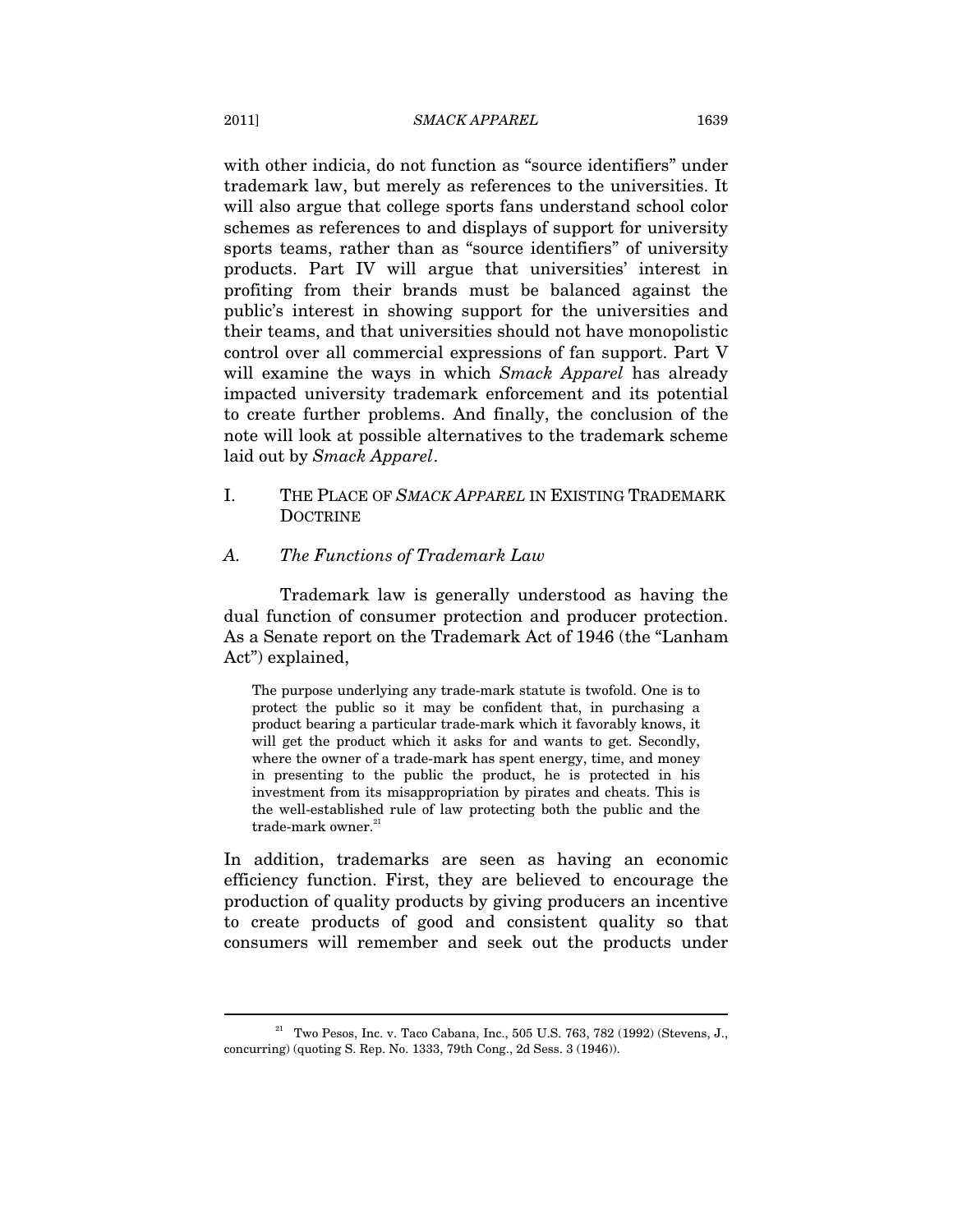their trademarks.<sup>22</sup> Second, and relatedly, trademarks are believed to reduce consumers' "search costs"—they eliminate the time, effort, and expense it would take to compare the relative quality of a variety of products if there were no readily available, reliable signifiers of brand and maker.<sup>23</sup>

Trademark law has long encompassed tension between the benefits of protecting producer goodwill and the danger of creating a traditional property "right in gross"24 in a trademark. As Judge Augustus Noble Hand put it:

A trade-mark is not property in the ordinary sense but only a word or symbol indicating the origin of a commercial product. The owner of the mark acquires the right to prevent the goods to which the mark is applied from being confused with those of others and to prevent his own trade from being diverted to competitors through their use of misleading marks. There are no rights in a trade-mark beyond these . . . . The question in each case is not whether the mark has been registered, or even whether it has at one time been used by the person seeking protection, but whether, as applied to a particular line of goods, it signifies the source. $^{25}$ 

Trademarks are thus somewhat different from even other intellectual property rights in this way, in that what is protected is not a work or an invention but a particular usage.<sup>26</sup>

<sup>22</sup> *See, e.g.*, MCCARTHY ON TRADEMARKS, *supra* note 18, § 2.4 ("If consumers can learn about the quality levels associated with each brand, this gives each manufacturer an incentive to improve the quality of his product as much as consumers are willing to pay for it. By contrast, if there were no trademarks . . . a manufacturer would gain little or nothing from improving his product's quality. Consumers would be unable to recognize high-or low-quality brands, so sales would tend to go to manufacturers who reduced their price by cutting corners on quality. The result would be a race to produce inferior products, rather than competition to produce better ones.") (quoting The Craswell Report 7 (FTC Policy Planning Issues Paper: Trademarks, Consumer Information and Barriers to Competition, FTC Office of Policy Planning 1979)). 23 *See id.* § 2.5 (quoting The Craswell Report 4-5 (FTC Policy Planning Issues

Paper: Trademarks, Consumer Information and Barriers to Competition, FTC Office of Policy Planning 1979)) ("The effect of this brand-distinguishing function is to allow consumers to collect information . . . about particular brands of products. Without trademarks, a consumer could learn about the average quality of canned soup in general [for example], or could try to taste each individual can before buying it, but nothing would be available between these two extremes. Trademarks provide an intermediate solution by dividing the class of all cans of soup into various brands, so that consumers can learn about the qualities associated with each brand.").<br><sup>24</sup> United Drug Co. v. Theodore Rectanus Co., 248 U.S. 90, 97 (1918) ("The

asserted doctrine is based upon the fundamental error of supposing that a trade-mark right is a right in gross or at large, like a statutory copyright or a patent for an invention, to either of which, in truth, it has little or no analogy. There is no such thing as property in a trade-mark except as a right appurtenant to an established business or trade in connection with which the mark is employed." (internal citations omitted)).<br><sup>25</sup> Indus. Rayon Corp. v. Dutchess Underwear Corp., 92 F.2d 33, 35 (2d Cir. 1937).

<sup>26</sup> *Rectanus*, 248 U.S. at 97.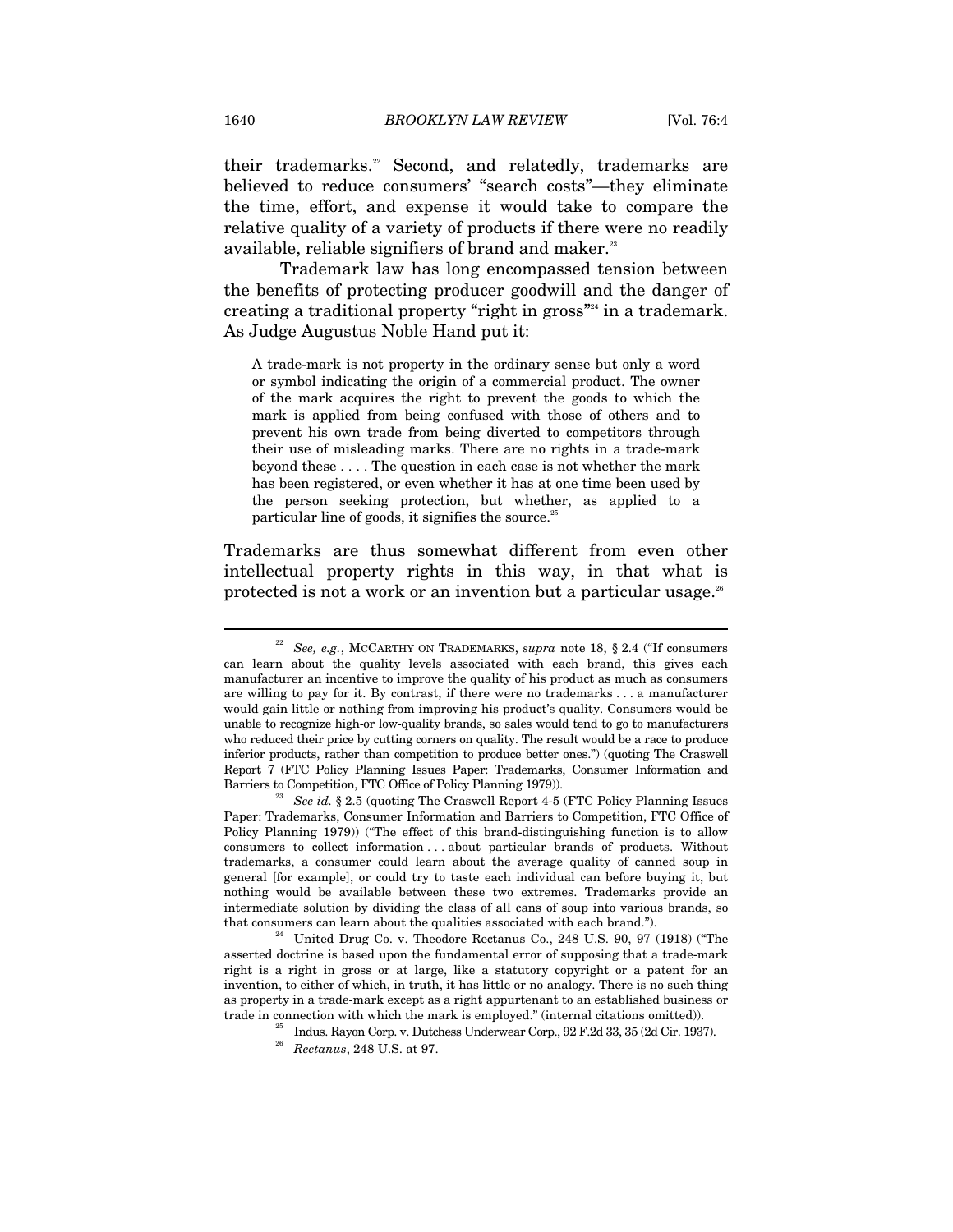#### 2011] *SMACK APPAREL* 1641

From the perspective of universities, stronger and more expansive trademark protection means more ability to generate revenue and greater control over one's brand. In 2008, collegiate-licensed retail product sales totaled \$4.3 billion, $x^2$ representing an increase of 7.5% over the prior year even as overall retail merchandise sales decreased by  $14\%$ <sup>28</sup>. In the period from 2004 to 2008, sales of collegiate-licensed apparel generally the largest sales category of licensed sports apparel<sup>29</sup>-grew 60%,<sup>30</sup> and sales of other collegiate-licensed products grew  $67\%$  during the same period.<sup>31</sup>

Louisiana State University, one of the four plaintiff universities in *Smack Apparel* and one of the five highestgrossing schools in licensing revenues, $32$  receives a 10 percent royalty rate on the wholesale price of licensed merchandise.<sup>33</sup> There can be no doubt that part of the motivation for universities to seek to expand the scope of their trademarks is to continue to grow their licensing revenue.

Another motivation for universities in expanding their trademarks lies not only in profiting from licensed products but also in maintaining their brand images. Applicants, in order to become licensees via the Collegiate Licensing Company—which represents 200 universities, colleges, and collegiate athletic organizations<sup>34</sup>—must also receive approval for products from individual licensor institutions, which may reject products seen as offensive, obscene, or in some way inappropriate to the institution's image.<sup>35</sup> Louisiana State University, for example, has rejected poker chips—to avoid association with gambling—

 $27$  The Collegiate Licensing Company, Collegiate Licensing Industry Overview at 41 (Aug. 2009) [hereinafter Collegiate Licensing Industry Overview]. The Collegiate Licensing Company, one of the plaintiffs in *Smack Apparel*, is the largest collegiate licensing company in the United States. *Media FAQs*, COLLEGIATE LICENSING COMPANY, http://www.clc.com/clcweb/publishing.nsf/Content/faq-media.html?open&faqtype=media (last visited Feb. 26, 2011). As of February, 2011 it represented "nearly 200 colleges, universities, bowl games, athletic conferences, the Heisman Trophy and the [National Collegiate Athletics Association]." *Id.*

<sup>28</sup> Collegiate Licensing Industry Overview, *supra* note 27, at 38. 29 *Id.* at 42. 30 *Id.*

<sup>31</sup> *Id.*

<sup>32</sup> Ryan Buxton, *University Trademark Licensing Brings Big Bucks*, DAILY REVEILLE (La.) (Oct. 14, 2009), http://www.lsureveille.com/news/university-trademarklicensing-brings-big-bucks-1.1996649. 33 *Id.*

 $^{35}\,$   $\,See,\,e.g.,$  Buxton,  $supra$  note 32 (LSU rejects products such as a flush toilet that played the LSU fight song and a hat that was composed in part of a jockstrap).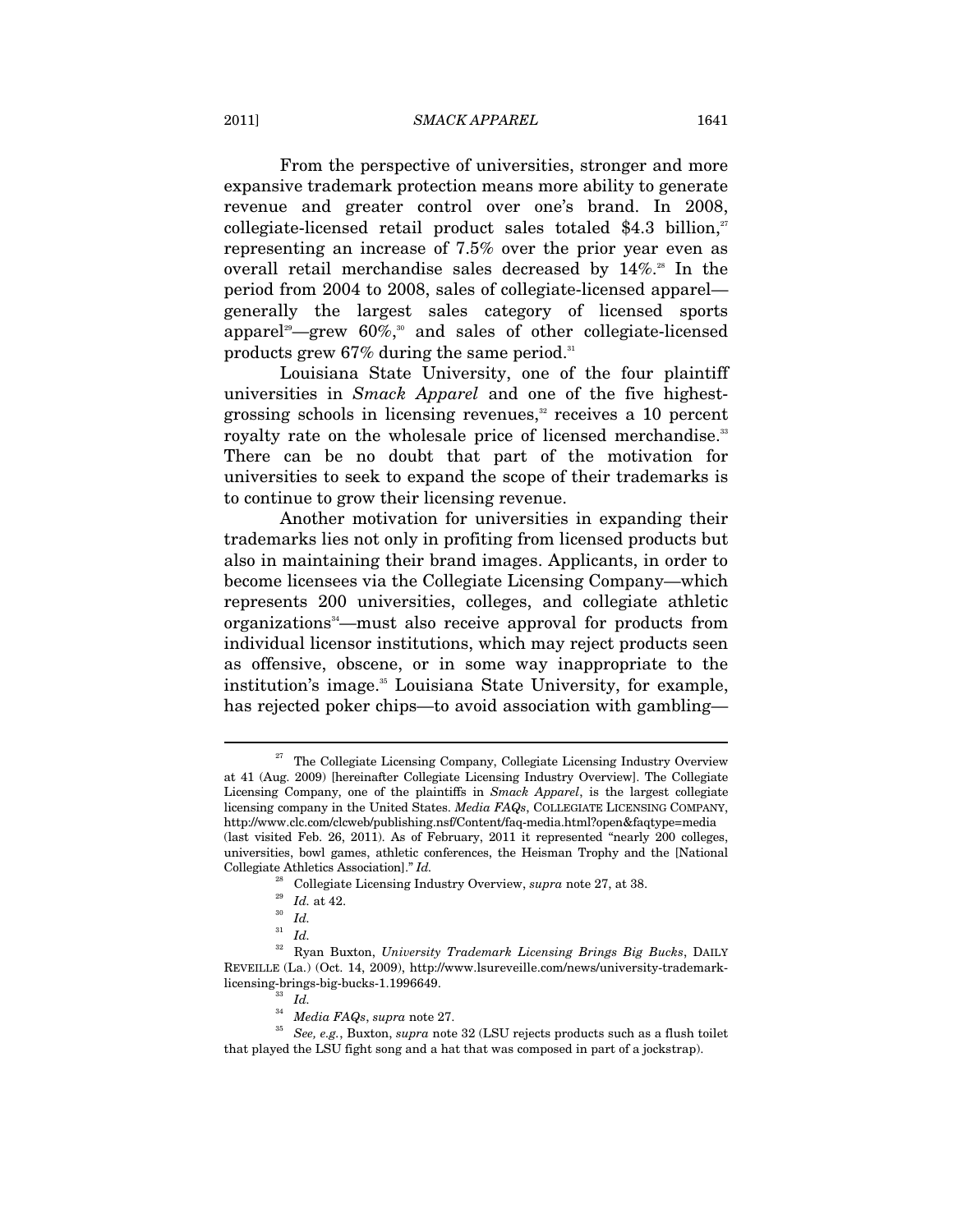as well as a hat made from a jockstrap, and a box of fake feces labeled "Tiger Peaux."<sup>36</sup> Thus, by gaining greater control over university-related products, a school can maintain and strengthen its goodwill by preventing association with unsavory or undesirable products, $37$  which in turn also helps protect revenue streams.<sup>38</sup>

Given their interests, the universities' position is understandable. Trademark law has long recognized that trademarks serve the purpose of protecting investment in goodwill.39 Universities invest in sports in particular with the hope of improving their brands and generating revenue. Further, on an intuitive level, one can see something slightly unsavory in the business practices of companies like Smack Apparel, who appear to be skirting as close as they can to the plaintiffs' trademarks without violating them. In any case, it's clear that Smack Apparel was intentionally free riding on the plaintiff universities' sports successes, as both the trial and appellate courts noted.<sup>40</sup>

But the motive of protecting university goodwill must be balanced against other market concerns. An overly expansive and unclear trademark regime risks creating barriers to commerce by giving trademark holders broader ability to

 $\overline{a}$ 

WARREN ST. JOHN, RAMMER JAMMER YELLOW HAMMER 86 (2004). 38 *See, e.g.*, Siegal Interview, *supra* note 1 ("We view the case as being primarily about brand protection, which is based on the ability to protect and control the brand in a way that keeps infringing products (including unsavory products) at bay. Strong brand protection helps pave the way for a successful licensing program that maximizes revenues for the brand owner."). 39 *See* MCCARTHY ON TRADEMARKS, *supra* note 18, § 2:30 ("The creation of value

in a trademark requires 'the expenditure of great effort, skill and ability' and a competitor should not be permitted to take a 'free ride' on the trademark owner's good will and reputation.") (quoting Smith v. Chanel, Inc., 402 F.2d 562, 568 (9th Cir. 1968)); *see also* Truck Equip. Serv. Co. v. Fruehauf Corp., 536 F.2d 1210, 1215 (8th Cir. 1976) ("[T]hose who invest time, money and energy in the development of goodwill and a favorable reputation [should] be allowed to reap the advantages of their investment."). 40 Bd. of Supervisors for La. State Univ. Agric. & Mech. Coll. v. Smack

Apparel Co., 550 F.3d 465, 489 (5th Cir. 2008) ("As noted by the district court, Smack copied the mark with an intent to rely upon the drawing power in enticing fans of the particular universities to purchase their shirts." (internal quotation marks omitted)).

<sup>36</sup> *Id.*

 $^\mathrm{37}$  Apparently, however, some universities have no problem associating their marks with death:

The Alabama coffin fairly stands out: it's a big red box with the school logo on the top and a white velvet "A" sewn into the lid. . . . The oddest detail is that the coffin is affixed with a small round sticker that reads "Officially Licensed Collegiate Product," the same one you find affixed to sweatshirts and baseball caps.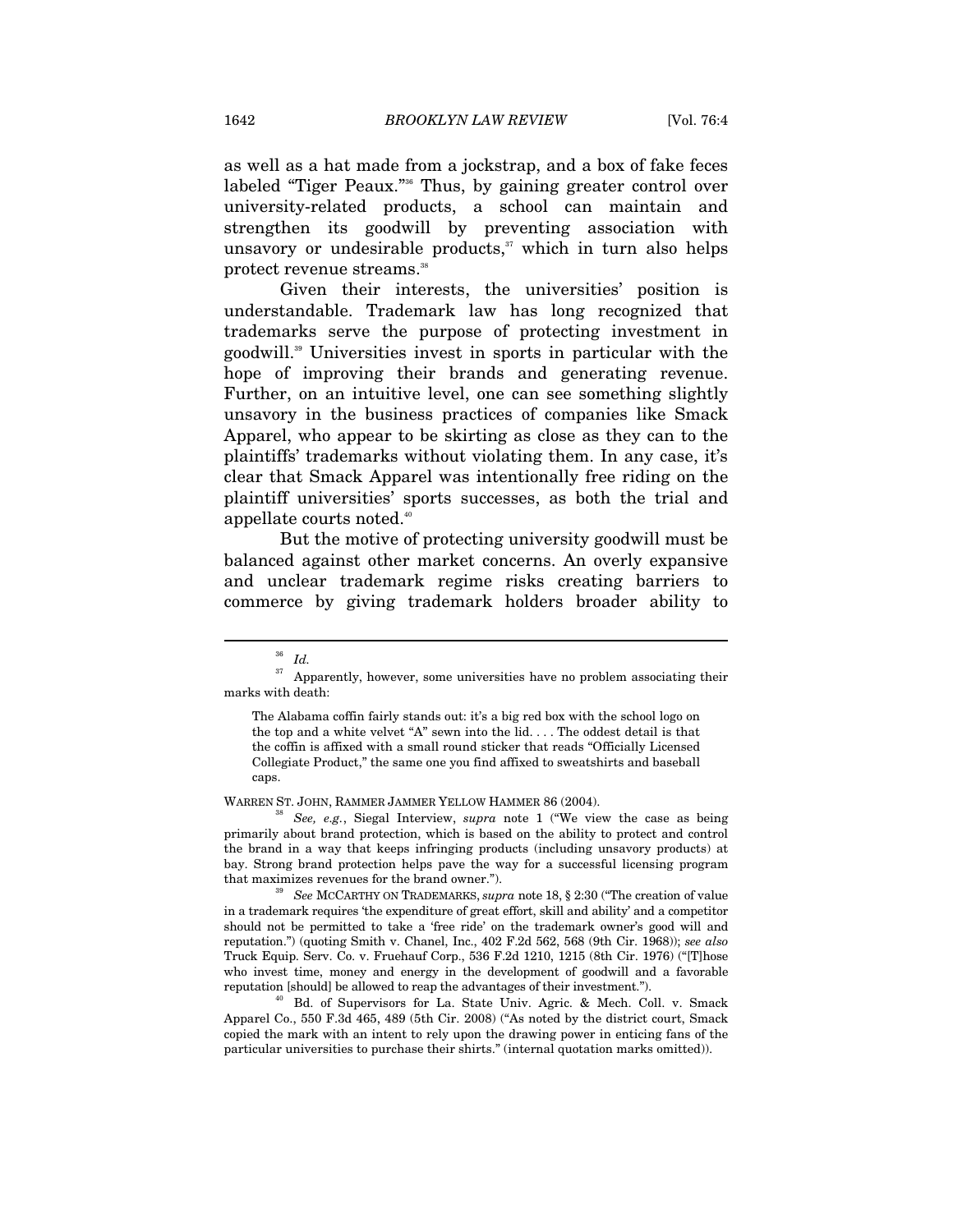threaten and litigate against alleged infringers, and in turn discourages more businesses from risking infringement by delving into the murky gray area that results.

#### *B. The Requirements for a Valid and Protectable Mark*

Because trademarks are primarily source-identifiers, the Lanham Act requires that a mark be sufficiently "distinctive" to warrant protection.<sup>41</sup> The distinctiveness of a mark is measured along a spectrum consisting of five categories of marks: (1) "generic," (2) "descriptive," (3) "suggestive,"  $(4)$  "arbitrary," or  $(5)$  "fanciful."<sup>42</sup> At the low end of the spectrum, generic terms (for example "Bread" as an identifier of bread) are never protectable as trademarks.<sup>43</sup> At the upper end of the spectrum, suggestive, arbitrary, and fanciful terms are afforded a presumption of being "inherently distinctive."44 Descriptive terms, however, are never inherently distinctive and can be found distinctive, and thus, protectable, only if the user can prove "secondary meaning"—namely, that the mark has grown to be primarily associated in consumers' minds with a particular source rather than the mark's merely descriptive aspect.<sup>45</sup>

Colors, of course, cannot precisely correspond to "generic," "descriptive," "suggestive," or "arbitrary" word marks, because colors function quite differently from words. But as explained below, courts have developed a scheme in which a purely colorbased mark is treated somewhat like a descriptive mark: it can never be "inherently distinctive," but can receive protection if the mark holder demonstrates that the color or color scheme has "secondary meaning" in the minds of consumers<sup>46</sup>—namely, that it functions primarily as a source-identifier.

## *C. Trademark Protection of Colors*

Before *Qualitex Co. v. Jacobson Products Co.*, 47 the circuit courts were divided on whether color alone could receive

 $^{41}$  MCCARTHY ON TRADEMARKS, *supra* note 18, § 11:2.<br> $^{42}$  Two Pesos, Inc. v. Taco Cabana, Inc., 505 U.S. 763 (1992) (adopting the test from Abercrombie & Fitch Co. v. Hunting World, Inc., 537 F.2d 4, 9 (2d Cir. 1976)).  $^{43}$  MCCARTHY ON TRADEMARKS, *supra* note 18, § 11:2.  $^{44}$  *Id.* 

<sup>45</sup> *Id.*

<sup>46</sup> *Id.*

 $^{47}$  514 U.S. 159 (1995).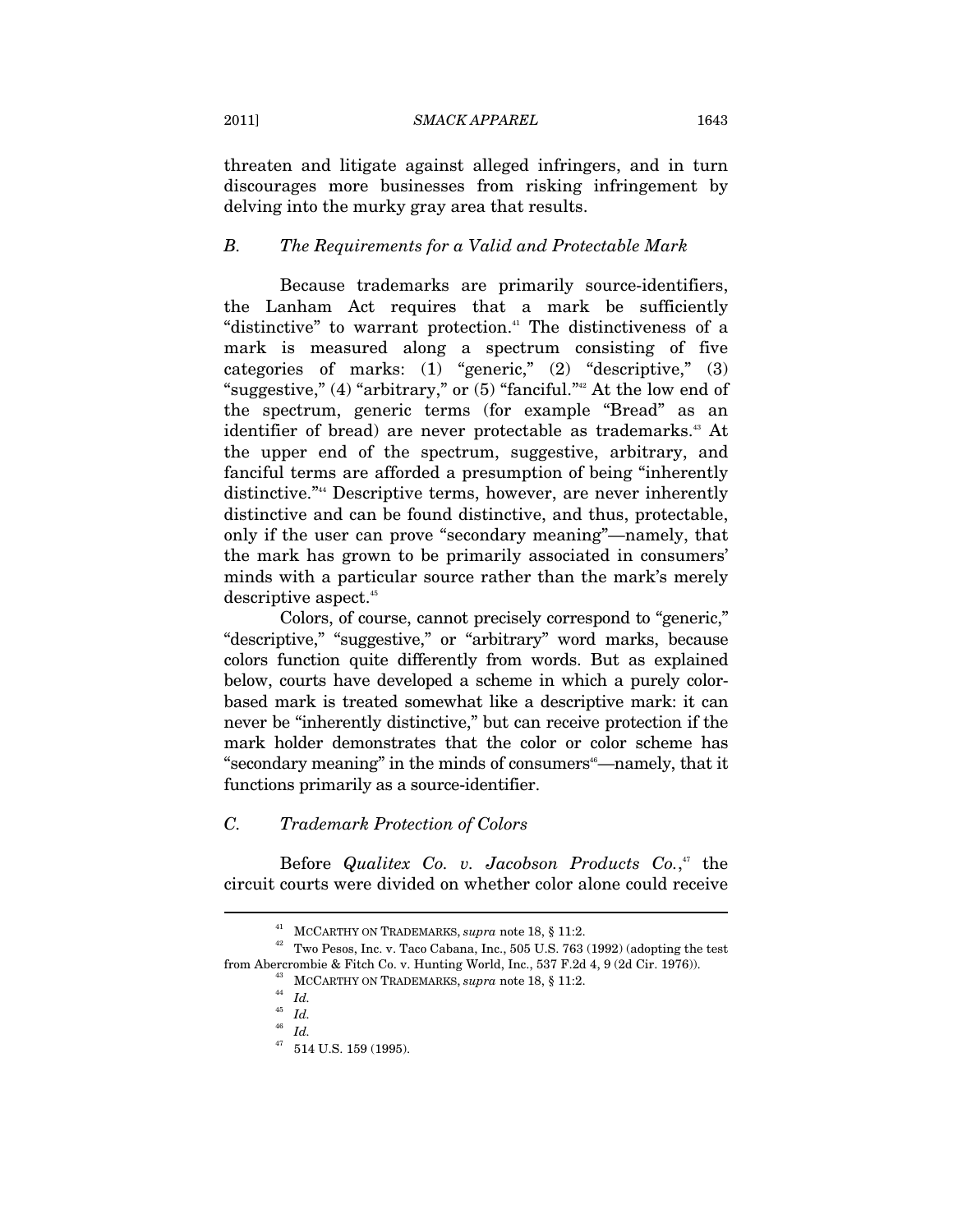trademark protection under the Lanham Act.<sup>48</sup> In its refusal, pre-*Qualitex*, to allow the trademarking of color alone, the Seventh Circuit expressed some of the more common reservations about allowing such protection—for example, that "infringement actions could soon degenerate into questions of shade confusion."49 Further, the court found that "if each of the competitors presently in the tabletop sweetener market were permitted to appropriate a particular color for its product, new entrants would be deterred from entering the market."<sup>50</sup> In other words, there are a limited number of perceptibly different colors in the spectrum and every time a producer is allowed to monopolize a color or shade (and, by extension, confusingly similar shades), there are fewer colors for new market entrants to choose from. This concern for competition is, of course, not unique to color marks and often plays a key role in the formulation of trademark law.51

*Qualitex* resolved the circuit split. The Supreme Court held that Qualitex, the plaintiff, was entitled to trademark protection for the green-gold color of its dry-cleaning pads, thus ruling that there were certain circumstances where color alone could receive protection. But the Court's holding was limited in two ways. First, it declared that color alone can never be "inherently distinctive"<sup>52</sup> and must thus achieve "secondary meaning"53 to receive protection. As Justice Breyer wrote,

[O]ver time, customers may come to treat a particular color on a product or its packaging (say, a color that in context seems unusual, such as pink on a firm's insulating material or red on the head of a large industrial bolt) as signifying a brand. And, if so, that color would have come to identify and distinguish the goods—*i.e.*, "to indicate" their "source"—much in the way that descriptive words on a product (say, "Trim" on nail clippers or "Car-Freshner" on deodorizer) can come to indicate a product's origin. In this

<sup>48</sup> *See id.* at 160-61 (*comparing* NutraSweet Co. v. Stadt Corp., 917 F.2d 1024, 1028 (7th Cir. 1990) (absolute prohibition against protection of color alone), *with In re* Owens-Corning Fiberglas Corp., 774 F.2d 1116, 1128 (Fed. Cir. 1985) (allowing registration of color pink for fiberglass insulation), *and* Master Distribs., Inc. v. Pako Corp., 986 F.2d 219, 224 (8th Cir. 1993) (declining to establish per se prohibition

<sup>%</sup> against protecting color alone as a trademark)).<br>
<sup>49</sup> NutraSweet, 917 F.2d at 1027, overruled by Qualitex, 514 U.S. 159.<br>
<sup>50</sup> Id. at 1028.<br>
<sup>51</sup> See, e.g., Scandia Down Corp. v. Euroquilt, Inc., 772 F.2d 1423, 1430 (7 Cir. 1985) ("There are but a limited number of words and images suitable for use in describing a product, and sellers own neither the English language nor common depictions of goods."). <br><sup>52</sup> *Qualitex*, 514 U.S. at 163.<br><sup>53</sup> *Id.* (quoting Inwood Labs., Inc. v. Ives Labs., Inc., 456 U.S. 844, 851 n.11 (1982)).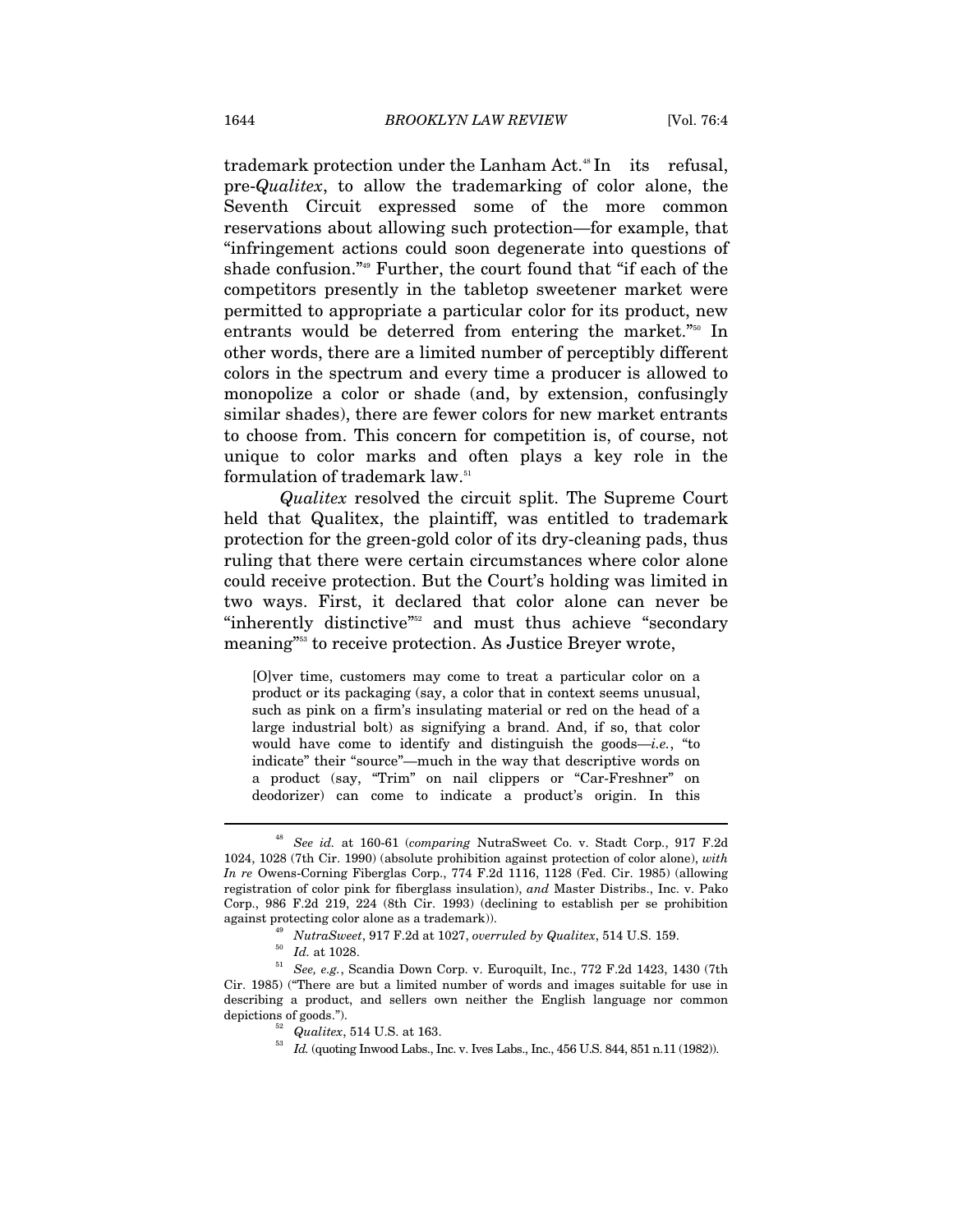circumstance, trademark law says that the word (*e.g.*, "Trim"), although not inherently distinctive, has developed "secondary meaning.'

In other words, *Qualitex* allowed trademark protection for color alone only where the color serves "as a symbol that distinguishes a firm's goods and identifies their source, without serving any other significant function."55 The Court concluded that the dry-cleaning pads at issue met that standard: "The green-gold color acts as a symbol. Having developed secondary meaning (for customers identified the green-gold color as Qualitex's), it identifies the press pads' source. And, the greengold color serves no other function."56

Of course, this appeared to present a narrow range of circumstances where a color could receive trademark protection, as the color had to serve no function other than identifying the source of the product. Such a conclusion is easy to reach in the case of products like dry-cleaning pads, or fiberglass insulation, $57$  where the color of the product is unlikely to serve any function—even an aesthetic one<sup>58</sup>—other than distinguishing the product from those of competitors. But in many of its uses, color is functional and thus not protectable because it somehow reduces cost, increases visibility, or otherwise helps the product serve its purpose.<sup>59</sup>

#### *D. College Color Schemes Alone Would Not Be Protectable*

The plaintiff universities in *Smack Apparel* almost certainly could not have obtained protection for their two-tone

 $^{54}$   $Id.$  at 163 (internal citations omitted).  $^{55}$   $Id.$  at 166.  $^{56}$   $Id.$ 

 $^{57}$  *In re* Owens-Corning Fiberglas Corp., 774 F.2d 1116, 1122 (Fed. Cir. 1985).<br><sup>58</sup> The circuits remain divided over the so-called "aesthetic functionality"

doctrine, in which aesthetics alone can be a sufficient "function" for the color of a product and thus bar trademark protection for the color. For a more thorough examination of the doctrine and its difficulties, see MCCARTHY ON TRADEMARKS, *supra* note 18, § 7.80. The Fifth Circuit rejects the doctrine of aesthetic functionality. *See, e.g.*, Bd. of Supervisors for La. State Univ. Agric. & Mech. Coll. v. Smack Apparel Co., 550

 $F<sup>59</sup>$  *See* Inwood Labs. v. Ives Labs., 456 U.S. 844, 853 (1982) (declining to overturn a district court finding that color in pills was functional because patients associated certain colors with a "therapeutic effect" and also used colors to distinguish pills); Dippin' Dots, Inc. v. Frosty Bites Distribution, LLC, 369 F.3d 1197, 1203-04 (11th Cir. 2004) (color found to be functional, and thus not entitled to trademark protection, because it indicated the flavor of the ice cream product); Shakespeare Co. v. Silstar Corp. of Am., 110 F.3d 234, 243 (4th Cir. 1997) (clear tip of fishing rod was functional because it showed that the tip was made of fiberglass).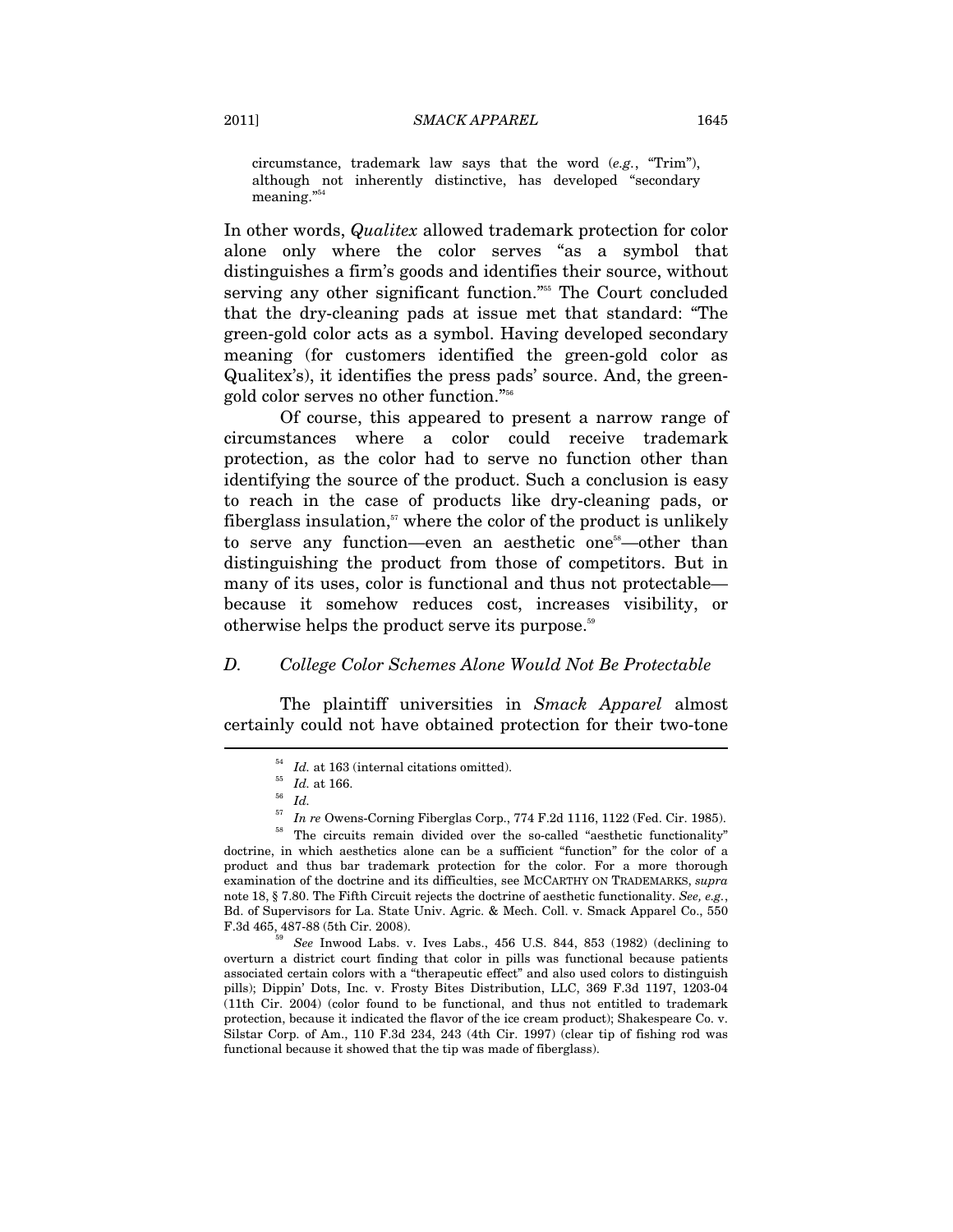color schemes alone for products like apparel, and they made clear that they were not seeking as much.<sup> $\omega$ </sup> First, a two-tone color scheme, on its own, would probably fail to sufficiently serve as a source identifier (imagine a crimson and crème striped polo shirt with no other marks, for example—it's unlikely a consumer would assume that the shirt had anything to do with a particular university, let alone that it had been licensed or approved by a university). Further, the plaintiff universities would potentially run into clashes with other college and professional sports franchises. For example, Louisiana State University's purple and gold scheme is exceedingly similar to the color schemes used by the Los Angeles Lakers and the Minnesota Vikings, $61$  and the crimson and crème color scheme is used by numerous other universities and colleges. One district court has even argued that university color schemes themselves may in fact be functional: "Football uniform colors clearly perform a function. They help avoid confusion as to team members for the benefit of officials, opposing team members and spectators."62

Thus *Smack Apparel* is not really a descendent of *Qualitex* at all; if anything it has more in common with cases including those predating *Qualitex*—where color was merely an element of a trademark that also included words and/or images. But *Smack Apparel* represented a departure from those cases as well.

## II. THE PROBLEM OF "COLOR PLUS IDENTIFYING INDICIA" AS A MARK

The *Smack Apparel* plaintiffs did not seek protection for color schemes alone, but rather for color schemes combined with "other identifying indicia" of the universities.<sup>63</sup> The idea of

<sup>60</sup> *Smack Apparel*, 550 F.3d at 473 ("[The plaintiffs] alleged that Smack's shirts infringed their unregistered trademarks by 'combining Plaintiffs' Marks with references to, *inter alia*, . . . (a) well-known and highly-publicized athletic events in which a University participated; (b) a University's opponent in the referenced athletic event; (c) the geographic area in which the referenced event takes place; (d) titles and honors bestowed as a result of the referenced athletic event; (e) a University's earlier athletic successes and accomplishments; and (f) the geographic area in which the University is located or associated.").  $61\atop{61}$  Buxton,  $supra$  note 32 (Brian Hommel, the Director of Finance and

Administrative Service at Louisiana State University said, "We don't own purple and gold. We won't make the Lakers or Minnesota Vikings stop using it.").<br><sup>62</sup> Univ. of Ala. Bd. of Trs. v. New Life Art Inc., No. CV 05-UNAS-PT-585-W,

<sup>677</sup> F. Supp. 2d 1238, 1249 (N.D. Ala. 2009). 63 *Smack Apparel*, 550 F.3d at 465.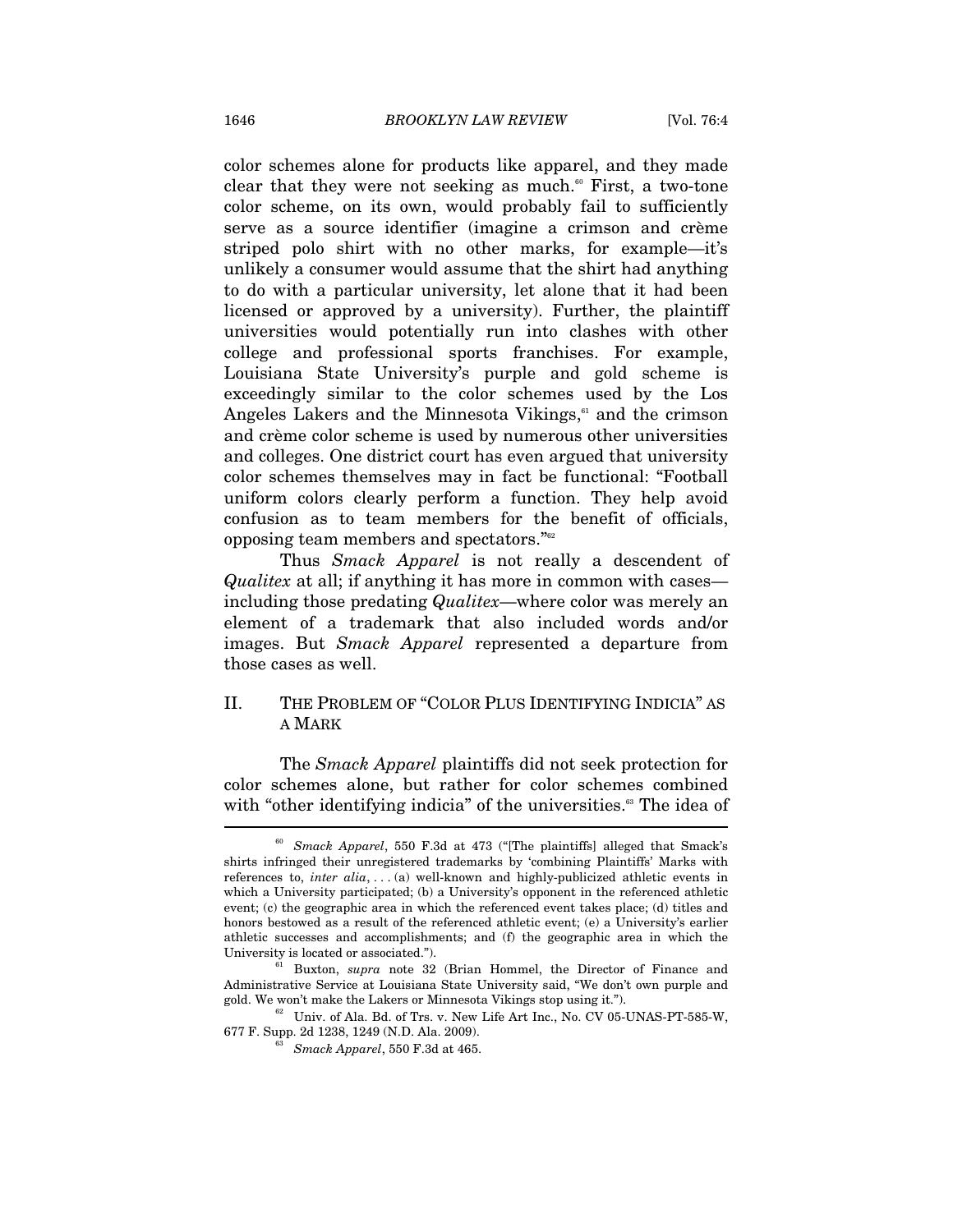a trademark consisting of color plus some other *specified*  identifying indicia would hardly be novel under trademark law, and indeed such trademarks were held valid even before *Qualitex*. 64 But the protection of color plus *unspecified*  identifying indicia was the real novelty of *Smack Apparel*. And in granting that protection, the Fifth Circuit misread and thus inappropriately broadened the Lanham Act.

Before a color mark—or any mark, for that matter—can be found to have the requisite "secondary meaning" for protection, it must be, in fact, a mark. An undefined "color plus other identifying indicia" formulation simply does not constitute a mark at all. The mistake occurs in the Fifth Circuit's reading of section 1127—the definition section of the Lanham Act—which reads, in relevant part,

[t]he term 'trademark' includes any word, name, symbol, or device, or *any combination thereof* (1) used by a person, or (2) which a person has a bona fide intention to use in commerce and applies to register on the principal register established by this chapter, to identify and distinguish his or her goods.<sup>65</sup>

The decision seizes on the phrase "any combination thereof" and then reasons, "[b]ecause the court recognizes that trademarks may include color, we see no reason to exclude color plus other identifying indicia from the realm of protectable marks, provided the remaining requirements for protection are met."66 What the Fifth Circuit misunderstands is that the phrase "any combination thereof" in section 1127 refers to specific, defined marks that use some combinations of words, names, symbols, etc. $67$  The definition of a trademark in section 1127 thus in no way implies that a valid mark may include an undefined and potentially limitless set of "identifying indicia."

In the trademark registration context, marks with some indefinite "changeable or 'phantom' element,"—sometimes

<sup>64</sup> *See, e.g*., NutraSweet Co. v. Stadt Corp., 917 F.2d 1024, 1027 (7th Cir. 1990) ("This court's interpretation of the Lanham Act adequately protects the use of color as an element of a trademark. Although color alone cannot be protected as a trademark, it may be protected if it is used in connection with some symbol or design or impressed in a particular design, as a circle, square, triangle, a cross, or a star.").  $^{65}_{\phantom{6}6}$  15 U.S.C. § 1127 (2006) (emphasis added).  $^{66}_{\phantom{6}6}$   $Smach\, Apparel,$  550 F.3d at 475-76.

<sup>&</sup>lt;sup>67</sup> The Fifth Circuit's analysis, while an improper application of trademark law, is stronger than the trademark analysis in the district court opinion, which fails even to examine the question of the definition of the mark and instead jumps directly into examining "secondary meaning" analysis. Bd. of Supervisors for La. State Univ. v. Smack Apparel Co., 438 F. Supp. 2d 653, 656 (E.D. La. 2006).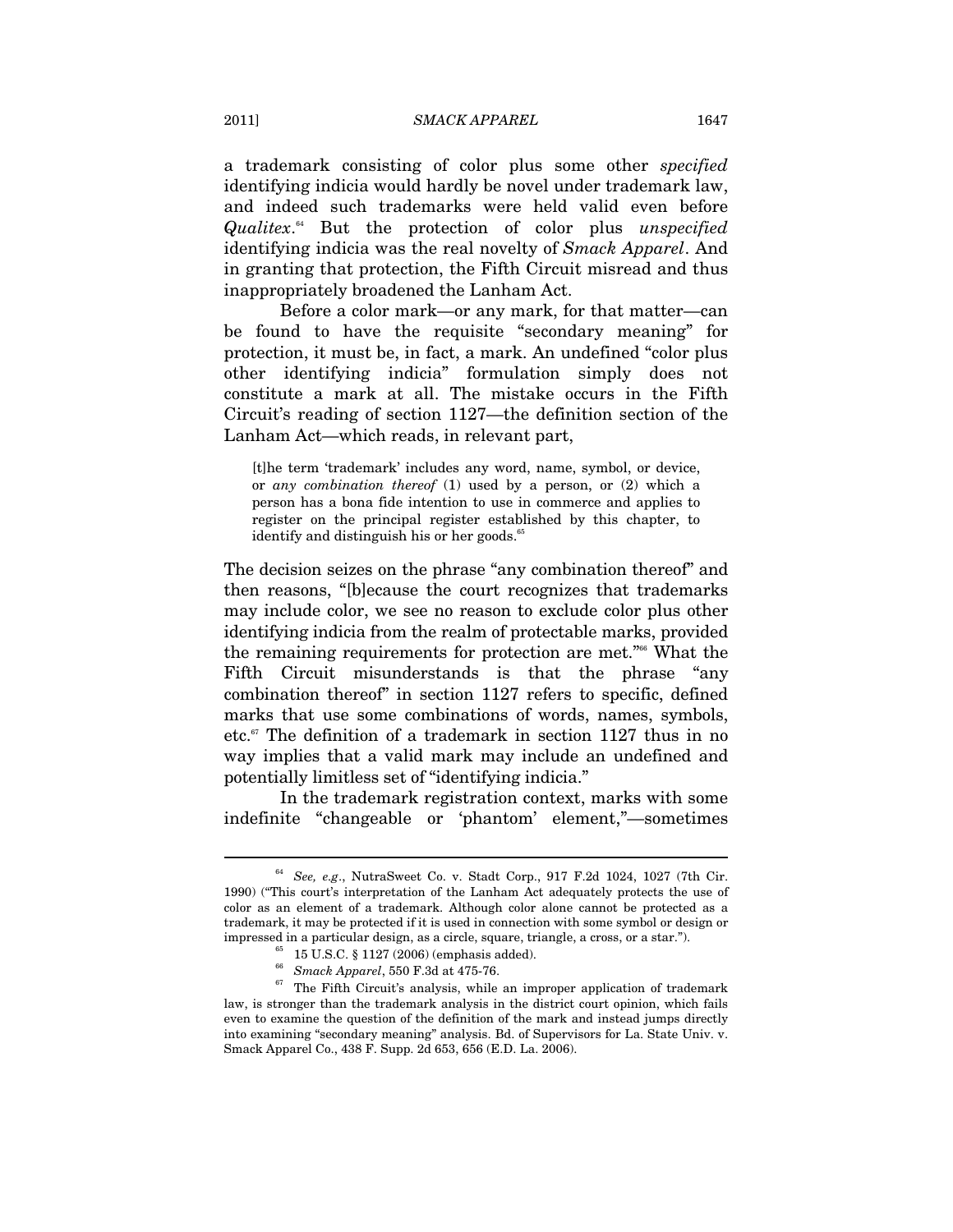referred to as "phantom marks,"<sup>68</sup>—are in fact strongly disfavored. Some of the policy reasons for this disfavor, admittedly, make sense primarily in the registration context for example, the policy rationale of avoiding the registration of trademarks that become unsearchable to would-be users.<sup>69</sup> But, to a certain extent, the "notice" rationale can be extended to unregistered users, who cannot avoid violating a mark if they have no way of knowing what the mark is. And further, consumers cannot select a product by its mark if *they* don't know what the mark is.

In some senses, the "plus other identifying indicia" formulation is even more problematic than the typical "phantom mark" situation, because it is even more open-ended. For example, International Flavors and Fragrances, Inc. was denied registration of the mark "LIVING XXXX FLAVORS" for essential oils to be used in flavoring commercial products, where the "XXXX" was to be replaced with the names of various flavors ("STRAWBERRY," "CILANTRO," "GREEN BELL PEPPER," etc.)<sup>70</sup> on the rationale that the undefined portion of the mark made it an improper "phantom mark." If anything, the "other identifying indicia" of *Smack Apparel* presents a far more vast and less defined universe of possibilities than the "XXXX" in the "LIVING XXXX FLAVORS" mark, since at least the "XXXX" must presumably be replaced with some flavor name.

As a counterexample, it is worth taking note of *J & J Snack Foods Corp. v. McDonald's Corp.*71 There, McDonald's was afforded common-law protection of its "Mc" family of marks for food product names that combined "Mc" with generic food names (e.g., "McMuffin," "McChicken," and "McRib"). McDonald's did not claim to own the "Mc" mark alone, $\alpha$  just as the *Smack Apparel* plaintiffs lay no claim to their color schemes alone, but nonetheless, the court allowed McDonald's to block J & J Snack Foods Corp. from registering the trademarks "McPretzel" and "McDugal," because they would be confusingly similar to McDonald's "Mc" family of marks.<sup>73</sup> In that case, the court protected an unregistered trademark or "family" of marks

<sup>&</sup>lt;sup>68</sup> MCCARTHY ON TRADEMARKS, *supra* note 18, § 19:61.50.<br><sup>69</sup> *In re* Int'l Flavors & Fragrances, Inc., 183 F.3d 1361, 1368 (Fed. Cir. 1999).<br><sup>70</sup> *Id.* 932 F.2d 1460 (Fed. Cir. 1991).

<sup>72</sup> *Id.* at 1463. In fact, the "Mc" standalone mark was registered by McCormick & Company for use on spice products. *Id.*

<sup>73</sup> *Id.*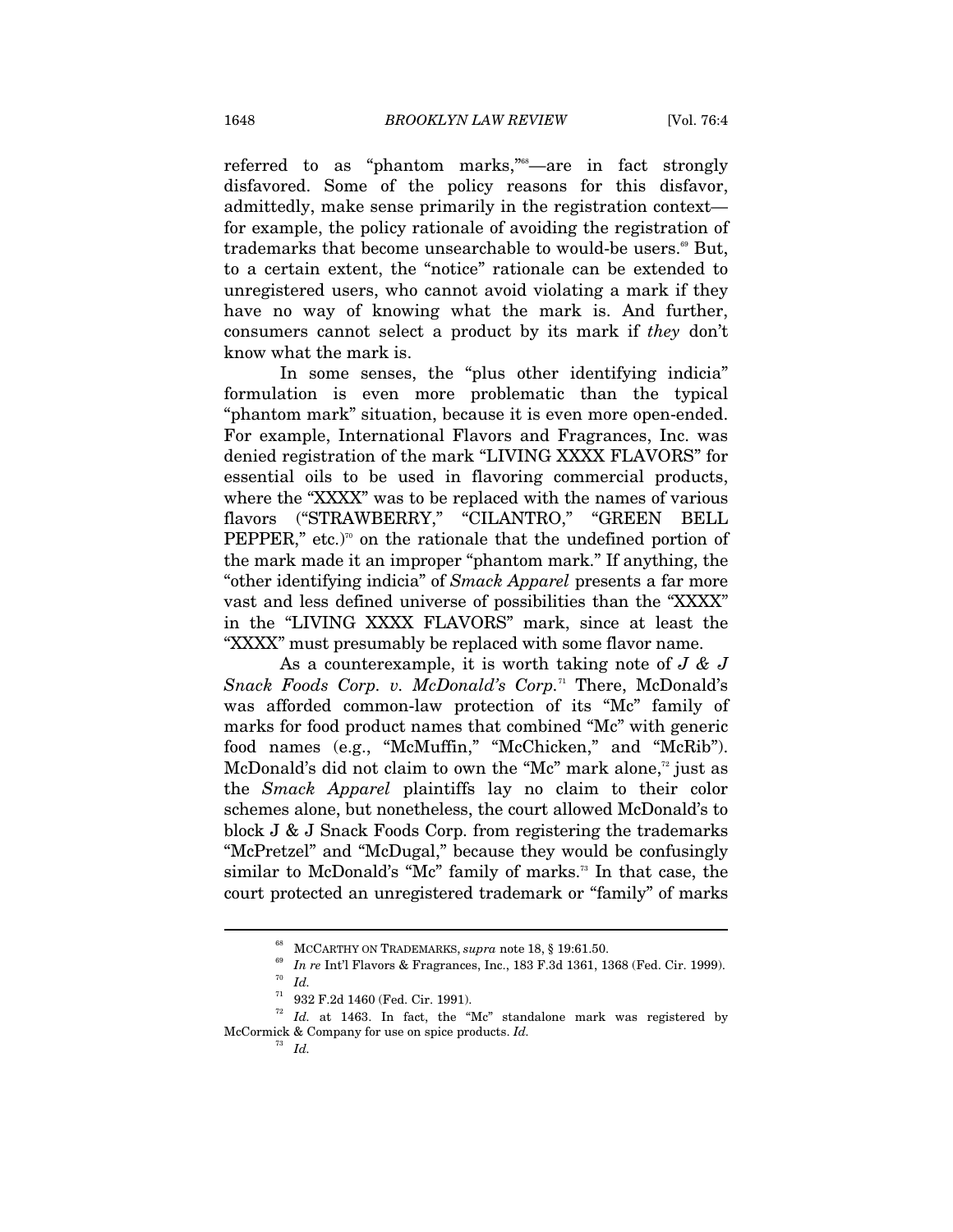with an open-ended or missing element. But the open-ended element in the "Mc" family of marks presented a relatively narrow range of possibilities—for example, generic names of foods that might be offered in a fast-food restaurant—whereas "indicia" of a university seems to encompass almost anything that refers to a particular university, even by implication.

Because the color-plus-other-identifying-indicia test cannot be defined in terms of boundaries, it is unclear at what point such combinations would no longer fall within the protected range of marks. In other words, it's unclear just what encompasses the "marks" that these universities purport to own, and thus it is unclear what would constitute infringement. What if, for example, a shirt displayed LSU's purple and gold color scheme and the slogan "Beat Oklahoma," but made no reference to being "2003 College Football National Champions"? Or what if the shirt merely displayed the school colors in stripes and showed a large "#1"? One might see such a shirt in the context of an athletic apparel store in the vicinity of LSU and assume it was a reference to the champion football team, or one might see it elsewhere and assume no such thing. Thus *Smack Apparel*'s misreading of the Lanham Act opens the door to overly expansive protection for a wide range of things that do not really fit the legal definition of trademarks, but are, at best, ambiguous references to a university.

In fact, as of January 3, 2010—over two years after the Fifth Circuit's decision<sup>74</sup>—Smack Apparel's website still featured a large line of shirts that use what appear to be university color schemes and thinly-veiled references to the universities. For example, if one clicks the link labeled "Baton Rouge, LA" (the hometown of Louisiana State University), one can purchase a shirt with gold and purple type reading "Baton Rouge, A Drinkin' Town With a Football Problem," as well as other purple-and-gold football-themed shirts. Shirts of a similar nature referencing the other three plaintiff universities are also still for sale, as well as similar shirts for dozens of other universities.75 Smack Apparel's continued sale of such

 $^\mathrm{74}$  "Smack shirts that continue to be marked are still under review and further action may well be taken in the future." Siegal Interview, *supra* note 1. Siegal did not comment on his perception of the legality or illegality of any particular Smack shirts*. Id.*

<sup>75</sup> *See* SMACK APPAREL, http://www.smackapparel.com (follow "College Smack" hyperlink) (last visited Feb. 11, 2010) (listing dozens of major college towns for which apparel is available).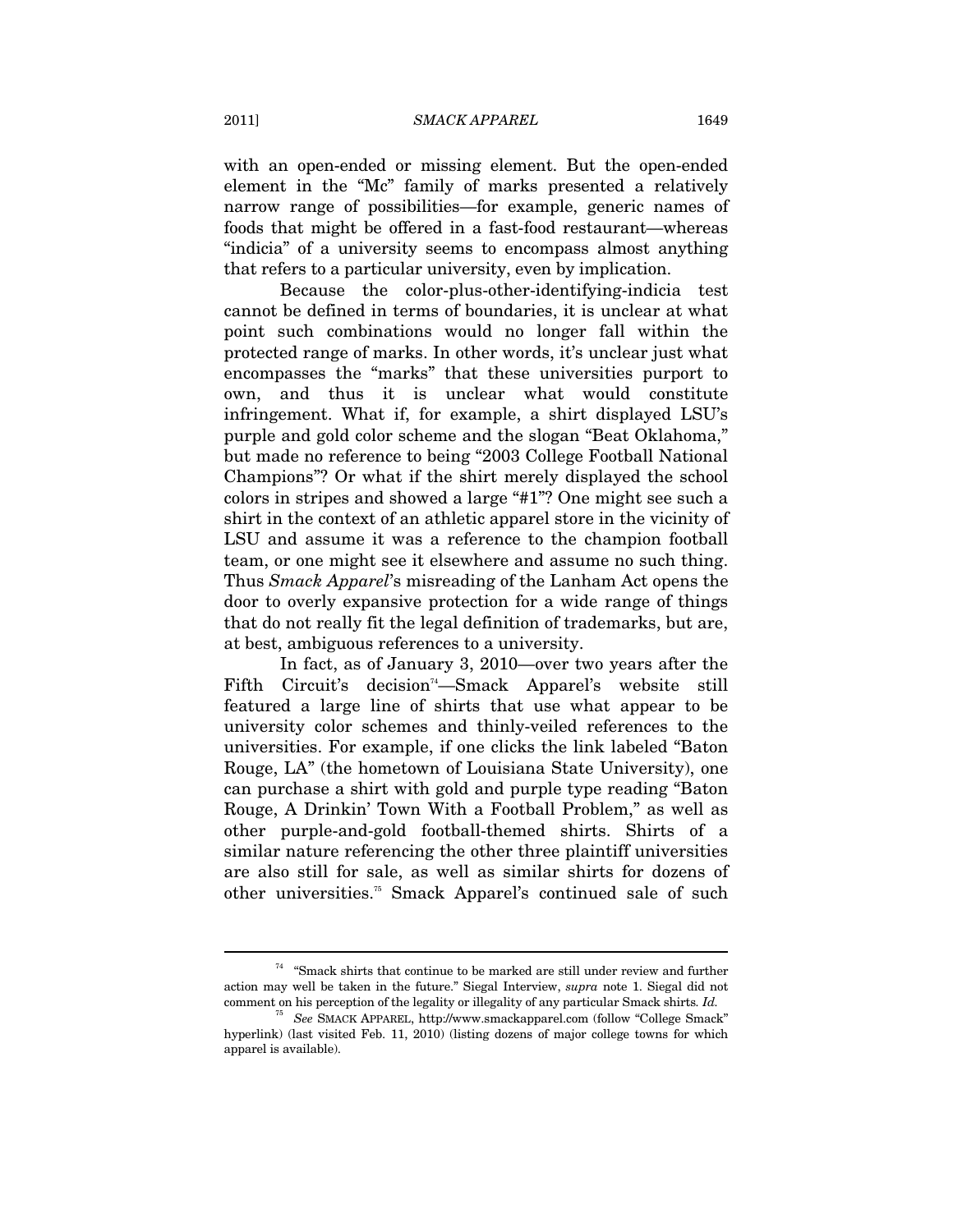shirts may merely suggest defiance or willful blindness.<sup>76</sup> It may also be that Smack Apparel privately agreed with universities to remove some of the offending shirts while being allowed to keep others, though the author knows of no such agreement. Further, if that is the case, it is not entirely clear why the aforementioned shirt would be acceptable to Louisiana State University while shirts targeted by the lawsuit would be unacceptable. Regardless, *Smack Apparel* did little to clarify what "trademarks" the universities actually own, or what would constitute infringement on those marks.

III. THE PROBLEM OF "COLOR PLUS IDENTIFYING INDICIA" AS A "SOURCE IDENTIFIER"<sup>77</sup>

As illustrated in Part II, "color plus other identifying indicia" as a trademark is, at best, conceptually murky. For this reason alone, *Smack Apparel* should be overturned, or at least other courts should not extend it. When the law becomes muddled, it becomes more difficult to comply with and more difficult for courts to uphold. But at the same time, universities deserve the ability to prevent manufacturers of goods from creating consumer confusion as to their supposed approval or endorsement of a particular product. Whatever the definition of a "mark" is, one of its purposes is clearly to prevent manufacturers from giving the false impression that their goods are approved of or sponsored by an entity that does not in fact approve of or sponsor them. So putting aside the conceptual murkiness for a moment, it is worth asking whether goods that use university color schemes plus other identifying indicia of the universities necessarily give that false impression.

The crucial question, then, is whether the marks are, in fact, "source identifiers," and this is where the analysis of the Fifth Circuit goes wrong. Both the plaintiffs and defendants seemed to agree that the color schemes, in combination with other identifying indicia of the universities, *refer to* the

<sup>76</sup> Another successful trademark infringement action was recently brought against Smack Apparel in the Southern District of New York. Heisman Trophy Trust v. Smack Apparel Co., 637 F. Supp. 2d 146 (S.D.N.Y. 2009). There, Smack Apparel continued to sell products that infringed on the Heisman Trophy Trust's trademarks after Smack Apparel had agreed to cease doing so in a settlement agreement. *Id.*

<sup>77</sup> A recent article describes numerous recent cases—including one involving Smack Apparel—where courts have ignored or glossed over the source-identification purpose of trademark law. Smack Apparel is briefly discussed as an example. Mark A. Lemley & Mark McKenna, *Irrelevant Confusion*, 62 STAN. L. REV. 413, 419 (2010).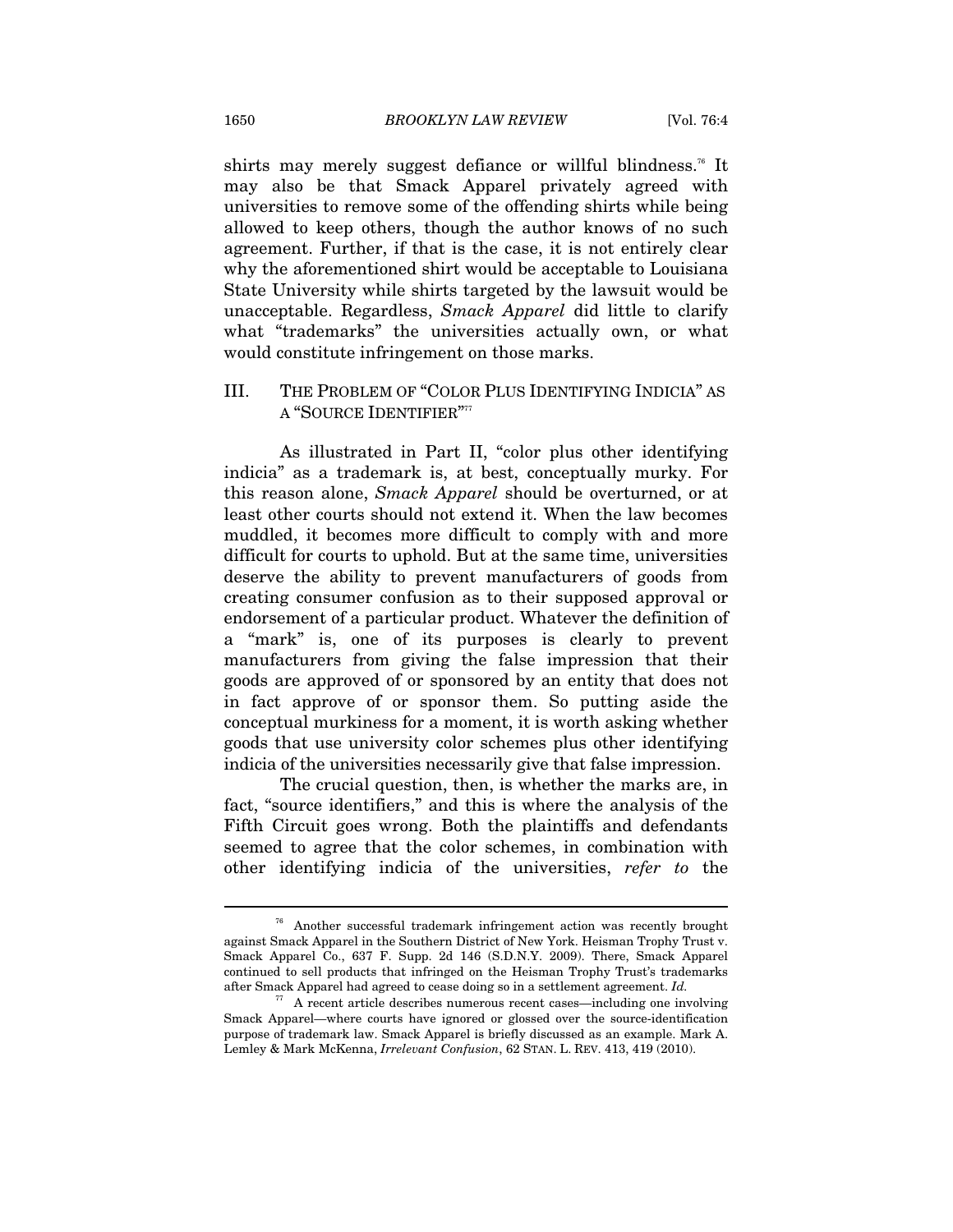universities.78 Smack Apparel's own arguments make it clear that their products are deliberate attempts to capitalize on fan affinity for certain universities and colleges.79 But the court fails to adequately examine the *Smack* defendants' arguments, instead creating a conclusory equivalency between *referring to* the universities and creating confusion as to *source*.<sup>80</sup>

#### *A. Source Identification in the Licensing Context*

In order to examine this issue further, it's important to clarify exactly how a trademark operates in the context of licensed products, which is fairly different from the typical product trademark context. Normally, a trademark signifies that a particular product is of a certain brand or make. But when a trademark owner licenses a separate manufacturer to use the mark on goods—particularly goods that are "far-flung"<sup>81</sup> from the original or primary purpose of the trademark, the mark serves to identify the "secondary source" rather than the manufacturer:

Trademarks can also serve to identify and distinguish a "secondary source" in the sense of indicating sponsorship or authorization by a recognized entity. For example, the name or logo of a university on clothing can signify that the university authorizes, endorses and licenses the sale of such wearing apparel by the manufacturer. The same is true of sports teams' emblems, television marks and characters, and commercial firm's marks used on wearing apparel.<sup>82</sup>

Thus when a university licenses out its logo for use on apparel or dish-towels or even footballs or academic planners, the primary purpose is not to assure consumers of a certain consistent level of quality due to uniform manufacture, but to signify approval or endorsement by the university. Universities are providers of education, and—increasingly—sports entertainment; they are not, however, manufacturers of apparel or office supplies or household goods, and it is doubtful that most consumers imagine them to be.

<sup>78</sup> Bd. of Supervisors for La. State Univ. Agric. & Mech. Coll. v. Smack Apparel Co., 550 F.3d 465, 477 (5th Cir. 2008) ("Smack admitted it had incorporated the Universities' color schemes into its shirts to refer to the Universities and call them to the mind of the consumer.").<br> $\frac{79}{Id}$ .

<sup>80</sup> *See id.*

 $^{81}$  See MCCARTHY ON TRADEMARKS,  $supra$  note 18,  $\S$  24:9.  $^{82}$   $Id.$   $\S$  3:4 (internal citations omitted).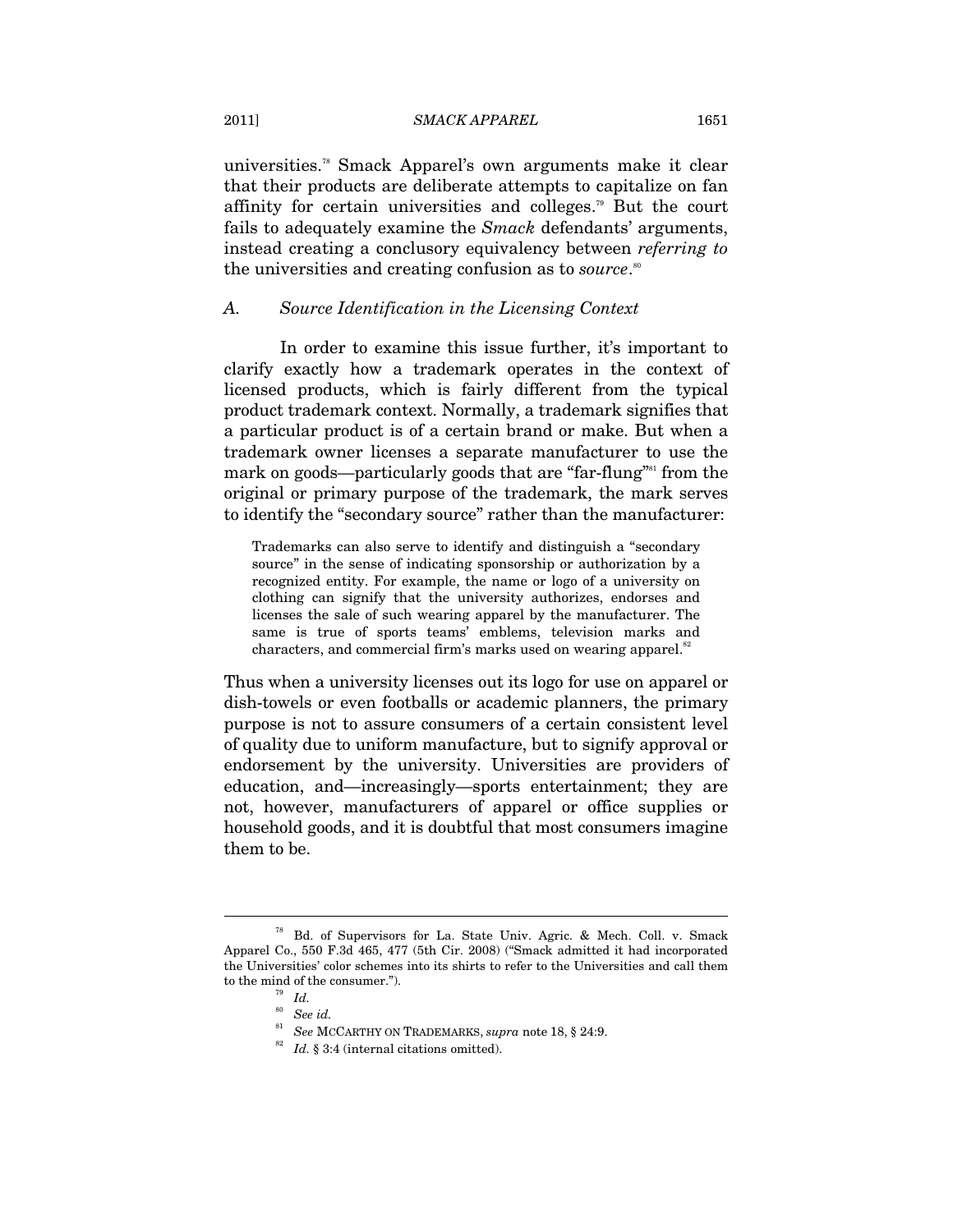The First Circuit, in *Boston Athletic Ass'n v. Sullivan*,<sup>33</sup> rightfully pointed out the conceptual difficulties that can arise in dealing with licensed trademarks on far-flung products. In that case, the defendant—who was ultimately found to be infringing on the plaintiff's trademark—had produced unauthorized t-shirts emblazoned with the plaintiff's "Boston Marathon" mark. As the court noted:

[F]ew people, other than legal specialists, could venture an informed opinion on whether someone using the logo of the sponsor of a sporting event is required to have the permission of the event's sponsor. Lacking such knowledge, the question of approval is pure guesswork. To ask a factfinder to determine whether the public would think that defendants' shirts were "authorized" or "official" shirts is to ask it to resolve a confusing and, in many contexts, virtually meaningless question.<sup>84</sup>

The Court further points out that the question raises a "problem of circularity,"85 and quotes the 1984 edition of *McCarthy on Trademarks and Unfair Competition*:

If consumers think that most uses of a trademark require authorization, then in fact they will require authorization because the owner can enjoin consumer confusion caused by unpermitted uses or charge for licenses. And if owners can sue to stop unauthorized uses, then only authorized uses will be seen by consumers, creating or reinforcing the perception that authorization is necessary. This is a "chicken and the egg" conundrum. $86$ 

The court ultimately went on to make a reasonable finding that confusion was likely, but based on a somewhat troubling premise: "Given the undisputed facts that (1) defendants intentionally referred to the Boston Marathon on its shirts, and (2) purchasers were likely to buy the shirts precisely because of that reference, we think it fair to presume that purchasers are likely to be confused about the shirt's source or sponsorship."<sup>87</sup> Thus the First Circuit's unfortunate solution to the "circularity problem" was to leap to an unwarranted conclusion—the Boston Marathon trademark must be perceived as a source indicator because it's the reason consumers buy the shirt.

<sup>83</sup> Bos. Athletic Ass'n v. Sullivan, 867 F.2d 22 (1st Cir. 1989).

<sup>84</sup> *Id.* at 33. 85 *Id.*

<sup>86</sup> *Id.* (quoting 2 J.T. MCCARTHY, TRADEMARKS AND UNFAIR COMPETITION § 24:3, at 170 (2d ed. 1984)). A nearly identical passage now appears at 4 MCCARTHY, TRADEMARKS AND UNFAIR COMPETITION § 24:9 (4th ed. 2011). 87 *Bos. Athletic*, 867 F.2d at 34.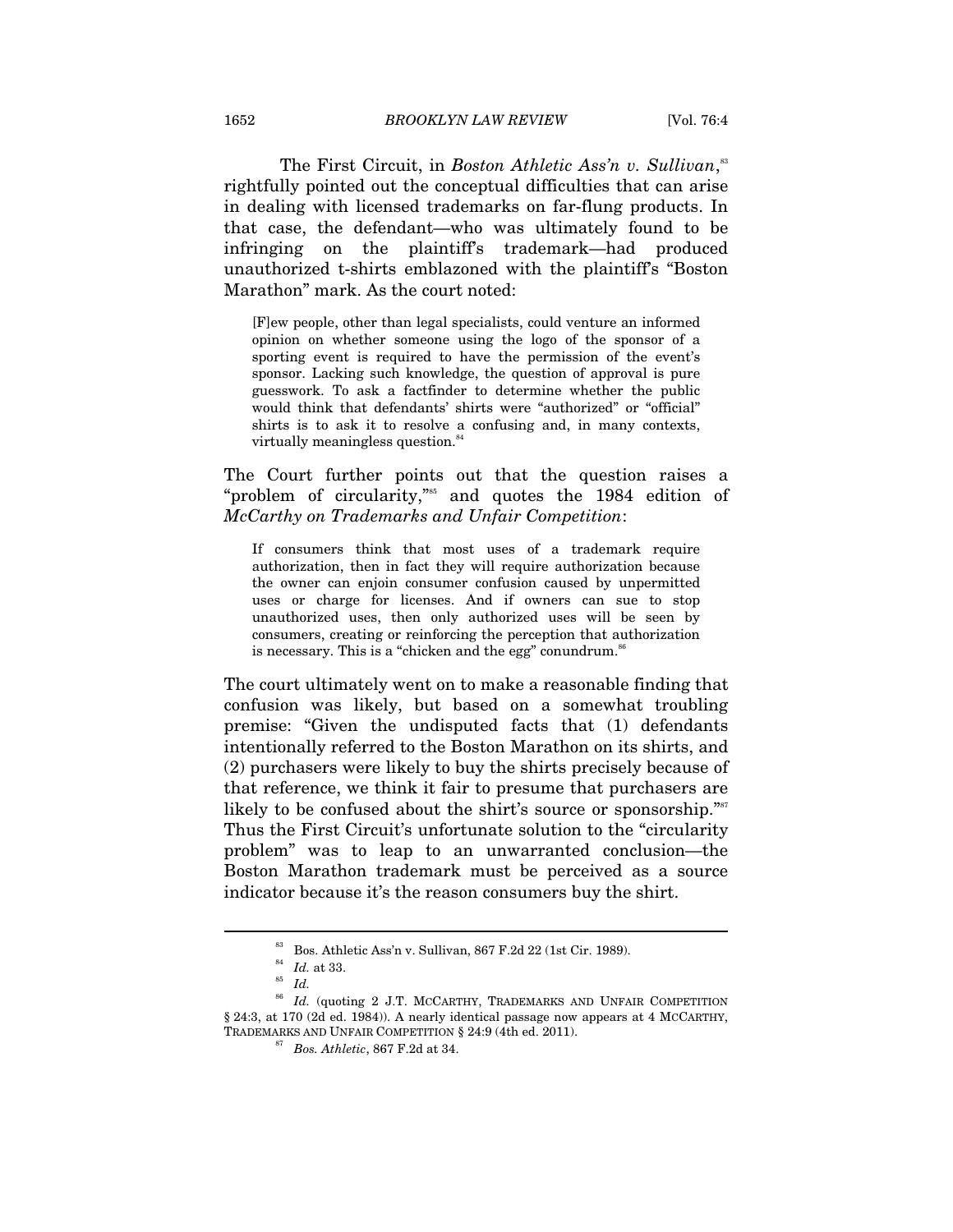#### 2011] *SMACK APPAREL* 1653

Of course, it's arguable that when consumers see certain kinds of "official" word marks or logos, they do have a perception of a single source. The proliferation of licensing, which has been explosive even in the two decades since *Boston Athletic v. Sullivan*, may have created a consumer expectation that a university or other athletic team logo functions as a kind of official seal of approval—that a shirt bearing the LSU logo must require licensing by LSU.<sup>88</sup> Mark Lemley, now a Stanford Law School professor, has argued that such an established consumer expectation might be justification enough to preserve trademark protection for licensed sports marks, since this expectation alone could lead to consumer confusion.<sup>89</sup> But, Lemley cautions, "a limited, likelihood-of-confusion rationale for keeping a bad law intact is quite different from a theoretical justification for cementing and extending the merchandising right."90

By extension of Lemley's reasoning, the color-schemeplus-indicia formula of *Smack Apparel* does not warrant the same protection as a university logo. The *Smack Apparel* court presents little if any evidence that the public has come, by operation of the law and the proliferation of licensing, to understand a color-scheme-plus-indicia as an official symbol of the university's approval.<sup>91</sup> In fact, only recently have any courts even suggested that color plus identifying indicia could serve as a mark, so it's unlikely that the consuming public has fully absorbed the idea that a shirt displaying only color schemes and indicia, without the presence of any other specific marks, requires approval.

The Fifth Circuit in *Smack Apparel* rests its finding of secondary meaning (and thus source-identification) in the color schemes in part on its 1975 decision in *Boston Professional Hockey Ass'n v. Dallas Cap & Emblem Mfg., Inc.*<sup>92</sup> In that case,

<sup>88</sup> *See* Mark Lemley, *The Modern Lanham Act and the Death of Common Sense*, 108 YALE L.J. 1687, 1708 (1999) ("Ironically, having accepted the merchandising rationale for certain sorts of trademarks, we may find it hard to undo. It is possible that consumers have come to expect that 'Dallas Cowboys' caps are licensed by the Cowboys, not because they serve a trademark function, but simply because the law has

recently required such a relationship.").<br><sup>89</sup> *Id.* at 1706-07.<br><sup>90</sup> *Id.* at 1708. "Merchandising right" as Lemley uses it here refers to an athletic team's exclusive right to profit from merchandise referencing the team, a right that Lemley considers a questionable goal of trademark law. *Id.* at 1707-09.<br><sup>91</sup> The court was presented with, but ultimately did not rely on, slight anecdotal

evidence that an apparel shop owner who carried Smack's apparel was occasionally asked by consumers: "Are these licensed?" Bd. of Supervisors for La. State Univ. Agric. & Mech. Coll. v. Smack Apparel Co., 550 F.3d 465, 483 n.69 (5th Cir. 2008). *Id.* at 484.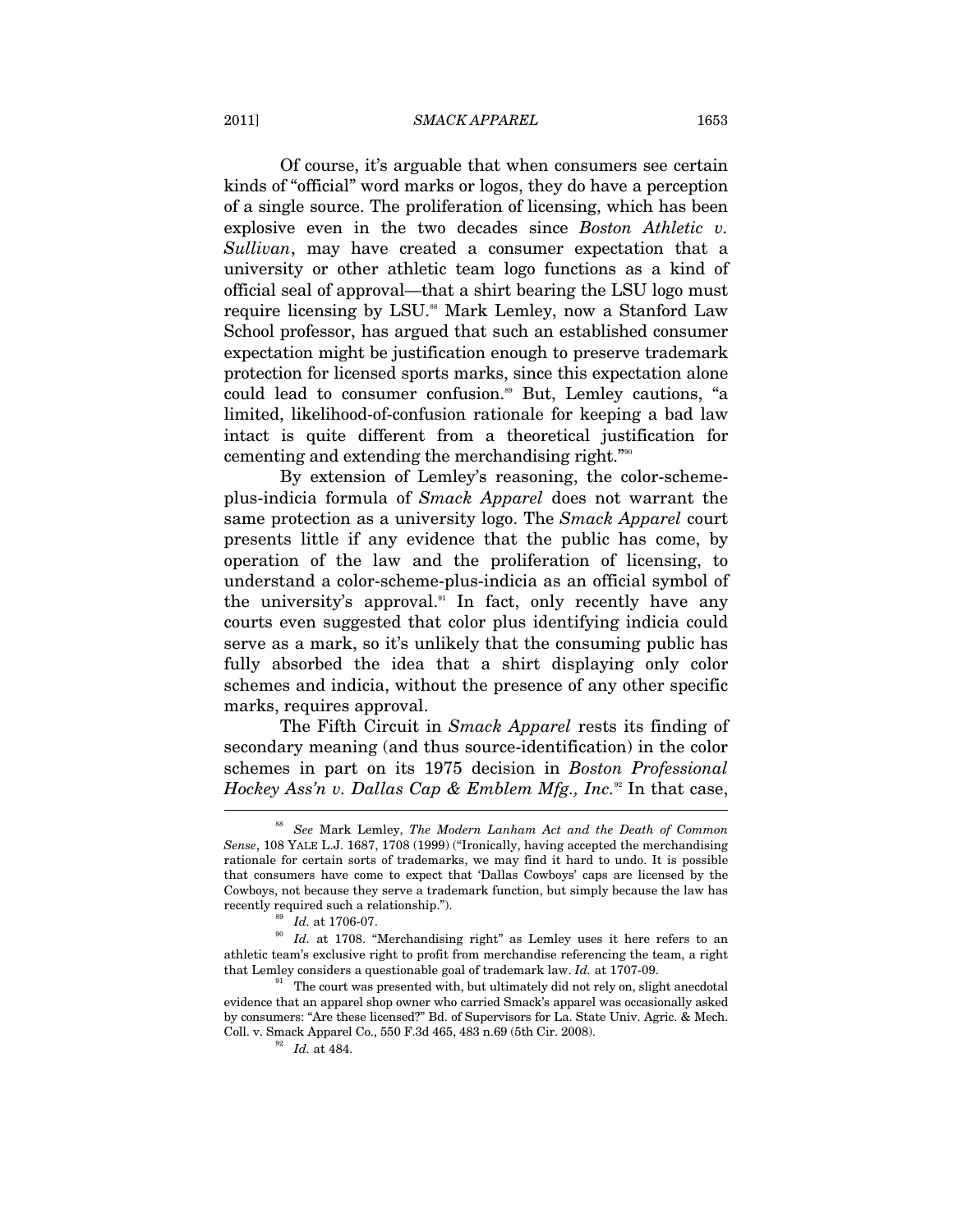the court held that a manufacturer of unlicensed cloth patches bearing professional sports team logos infringed on the plaintiffs' trademarks.93 While the result may have been sound, the decision faced much criticism<sup>94</sup> for dicta that appeared to do away with the confusion requirement for trademark infringement: "The confusion or deceit requirement is met by the fact that the defendant duplicated the protected trademarks and sold them to the public knowing that the public would identify them as being the teams' trademarks."95

Critics argued that the decision really posited a "new 'merchandising right' to control all uses of a trademark of a sports team," which "seemed to be an independent right to exclude, unmoored to the traditional rule that likelihood of confusion of source, sponsorship or approval marked the outer boundaries of trademark infringement."96 Yet even though the Fifth Circuit has since insisted that it was not divorcing likelihood of confusion from trademark law, $\alpha$ <sup>x</sup> it ironically made the same mistake again in *Smack Apparel*, relying on the same flawed *Boston Hockey* reasoning:

We have previously noted, although not in the context of secondary meaning, that team emblems and symbols are sold because they serve to identify particular teams, organizations, or entities with which people wish to identify. *See Boston Prof'l Hockey Ass'n v. Dallas Cap & Emblem Mfg., Inc.* We think this desire by consumers to associate with a particular university supports the conclusion that team colors and logos are, in the minds of the fans and other consumers, source indicators of team-related apparel. *By associating the color and other indicia with the university, the fans perceive the university as the source or sponsor of the goods because they want to associate with that source.*<sup>9</sup>

This can be contrasted with the better-reasoned holding in *National Football League Properties, Inc. v. Wichita Falls Sportswear, Inc.*99 which grounded itself in the traditional

<sup>93</sup> Bos. Prof'l Hockey Ass'n, Inc. v. Dall. Cap & Emblem Mfg., Inc., 510 F.2d 1004 (5th Cir. 1975). 94 *See* MCCARTHY ON TRADEMARKS, *supra* note 18, § 24:10; Int'l Order of Job's

Daughters v. Lindeburg & Co., 633 F.2d 912, 918 (9th Cir. 1980); Dogan & Lemley, supra note 17, at 464, 473-74.<br>
<sup>95</sup> Bos. Prof<sup>7</sup>l Hockey, 510 F.2d at 1012.<br>
<sup>96</sup> MCCARTHY ON TRADEMARKS, *supra* note 18, § 24:10.<br>
<sup>97</sup> See Smack Apparel, 550 F.3d at 485 (arguing that its holding in KFC v.

*Diversified Packaging Co.*, 549 F.2d 368 (5th Cir. 1977), clarified that the *Boston Professional Hockey* decision did not do away with the confusion requirement). 98 *Smack Apparel*, 550 F.3d at 477-78 (emphasis added). 99 532 F. Supp. 651 (W.D. Wash. 1982).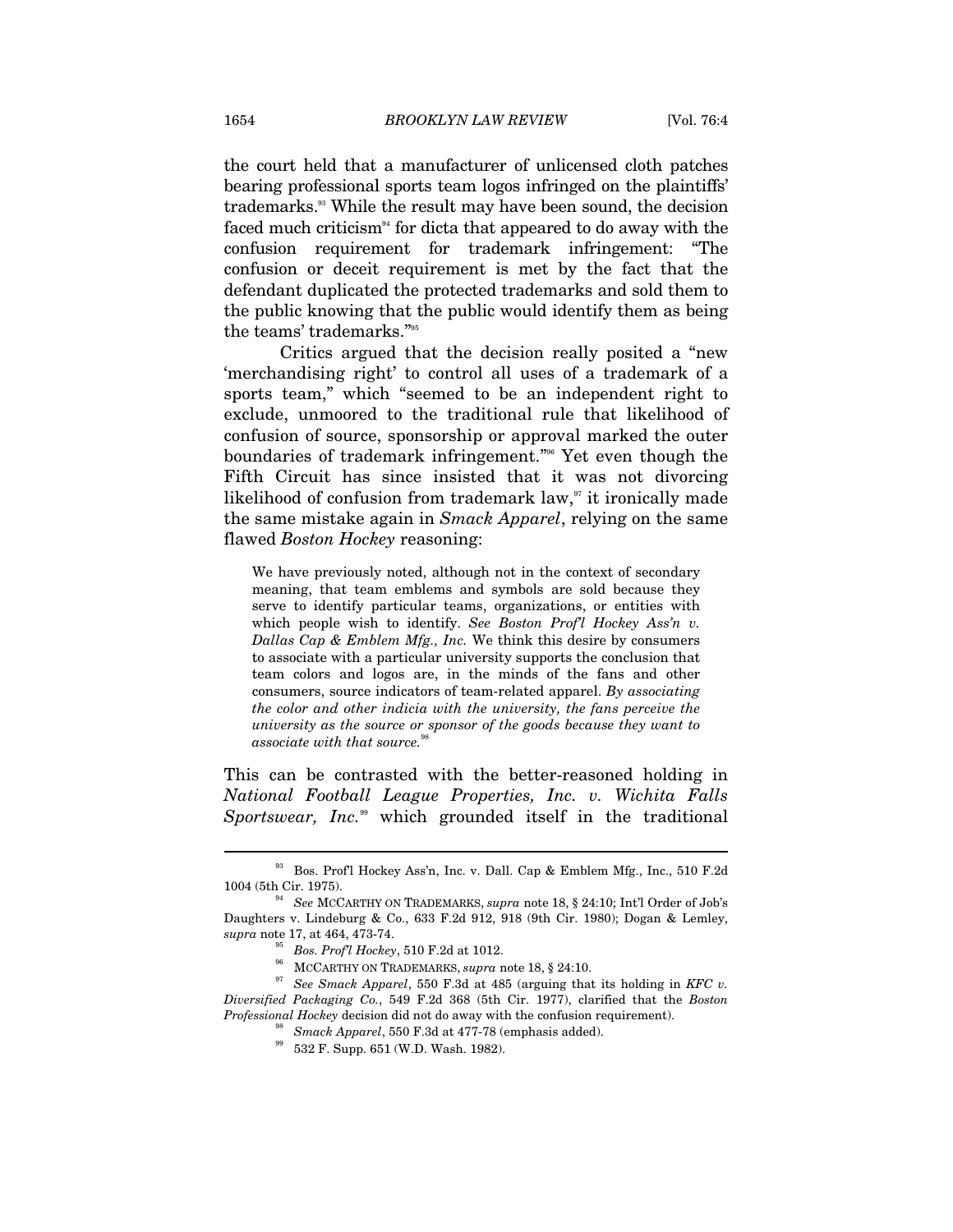source-confusion rationale of trademark law. NFL team names and logos on jerseys were treated as source-indicators only because of strong survey evidence suggesting that the public had come to see them as symbols of approval or sponsorship.<sup>100</sup> Drawing the same conclusion about team color schemes with virtually no evidence is simply unwarranted.

Further, it's arguable that color plus identifying indicia simply might not be as well suited as a logo or word mark to gain traction in the public consciousness as a source-indicator. A logo is a distinct, recognizable symbol that can be reproduced in approximately the same manner on numerous products. In this way, it is well suited to function as a seal of approval. Color plus identifying indicia, by contrast, is a shapeless, indeterminate description of an almost infinite set of possible configurations.

In a particularly questionable move, the Fifth Circuit finds evidence of source identification in a pronoun found on Smack Apparel's shirts: "The use of the inclusive first-person personal pronoun "we" [in t-shirt slogans such as "Got Seven? We do!"] easily permits the inference that the schools are the speakers in the shirts and therefore endorsed the message."<sup>101</sup> A simpler reading seems more plausible: fans of a sports team tend to identify with a team, especially those in a university setting. Fans at college football games commonly hold up signs with messages like "We're #1." To suggest that this sign implies that "the schools are the speakers . . . and therefore endorsed the message" would be absurd.

Businesses in college towns might also display signs reading "We're #1" or "Celebrate our victory with two-dollar pints"—for example, a local tavern seeking to attract fans as patrons. According to the Fifth Circuit's reasoning, combining that message with a university color scheme might confuse consumers into thinking that the university had endorsed the tavern and its two-dollar pint promotion.

In short, the *Smack Apparel* reasoning is just creation of merchandising rights though the back door—dressing up what is really a non-confusion-based theory of ownership of a color scheme in the language of classic source-confusion-based trademark law.

<sup>100</sup> *Id*. at 658-59. 101 *Smack Apparel*, 550 F.3d at 489.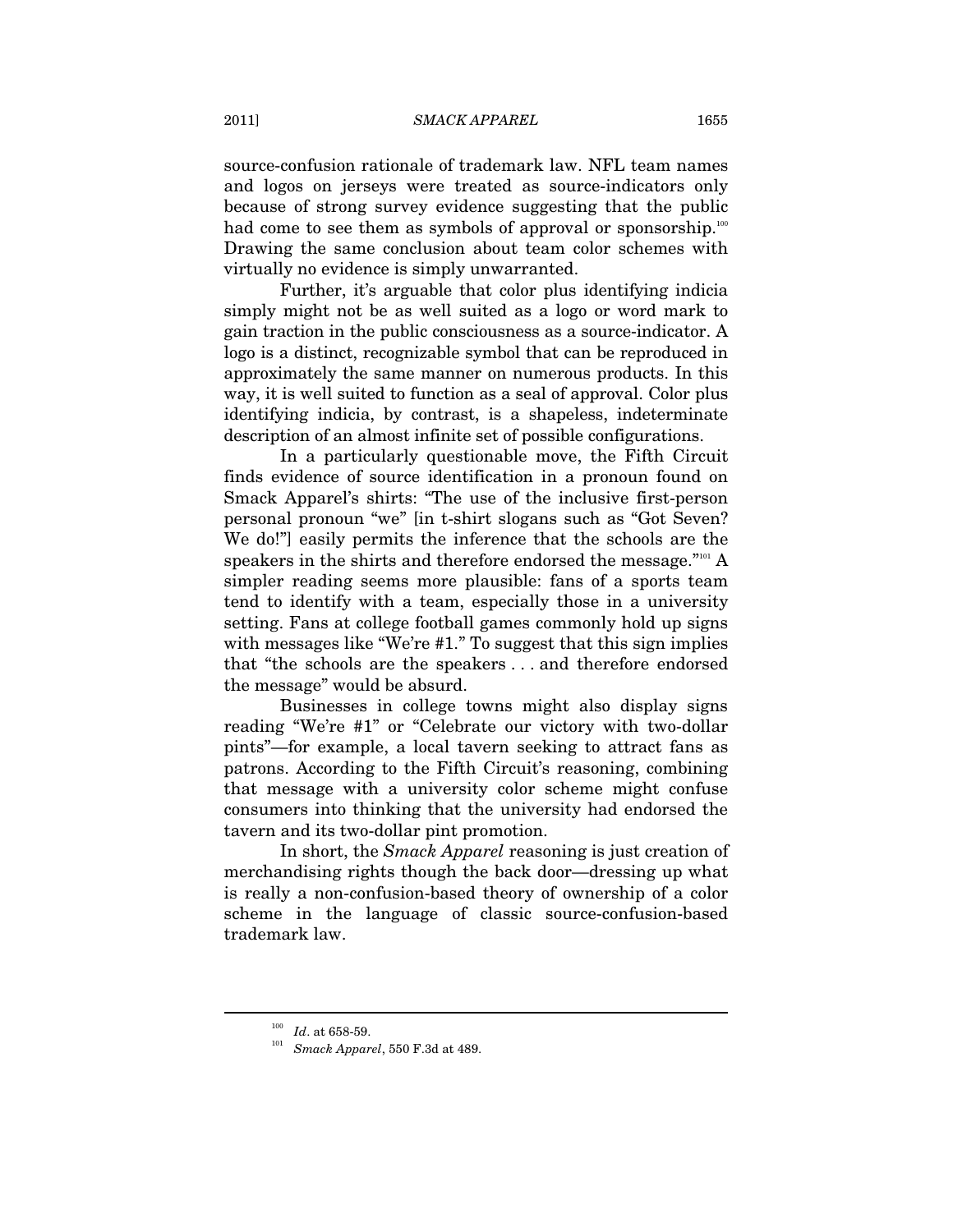## *B. The Red Herring of "Functionality"*

The *Smack Apparel* court, in finding the color schemes plus indicia to be source identifiers, reached the conclusion that color schemes did not play a "functional" role in the Smack products. The doctrine of functionality in trademark law effectively prevents would-be trademark holders from protecting elements of a product that also help the product serve its essential function in some way or to compete effectively in the marketplace.102 The functionality doctrine is designed to prevent trademark holders from monopolizing or "locking up" design features that are necessary to market entry and competition.

But the analysis of functionality here turns, somewhat paradoxically, on whether the mark is really a "source identifier." If the purpose of the color scheme "mark" is to identify the source of the goods, then Smack Apparel's functionality argument evaporates—it would be nonsensical on its face to assert that the use of a source-identifying mark to falsely identify an infringing product's source is "functional"; to claim as much would be to assert that infringement itself is functional. If one rejects the premise that the color scheme is a "source identifier," however, then plaintiffs' argument becomes moot. In other words, if the color schemes are not truly "source identifiers," then they can have a valid functional purpose as asserted by Smack Apparel—to refer to and show affinity for the universities they signify.

## IV. A MONOPOLY ON COMMERCIAL EXPLOITATION OF FAN **AFFINITY**

The preceding sections of this note have focused primarily on formalistic analysis of the Lanham Act and its case law progeny, and on examinations of the underlying purposes of trademark law and the policies behind it. This section, however, is about the fans.

College sports—especially college football—seem to command a special kind of fan devotion. As Warren St. John explains in "Rammer Jammer Yellow Hammer"—a memoir about a community of people who follow, by RV, the University of Alabama Crimson Tide football team to all of its away games—

<sup>102</sup> *See* MCCARTHY ON TRADEMARKS, *supra* note 18, § 7:63-66.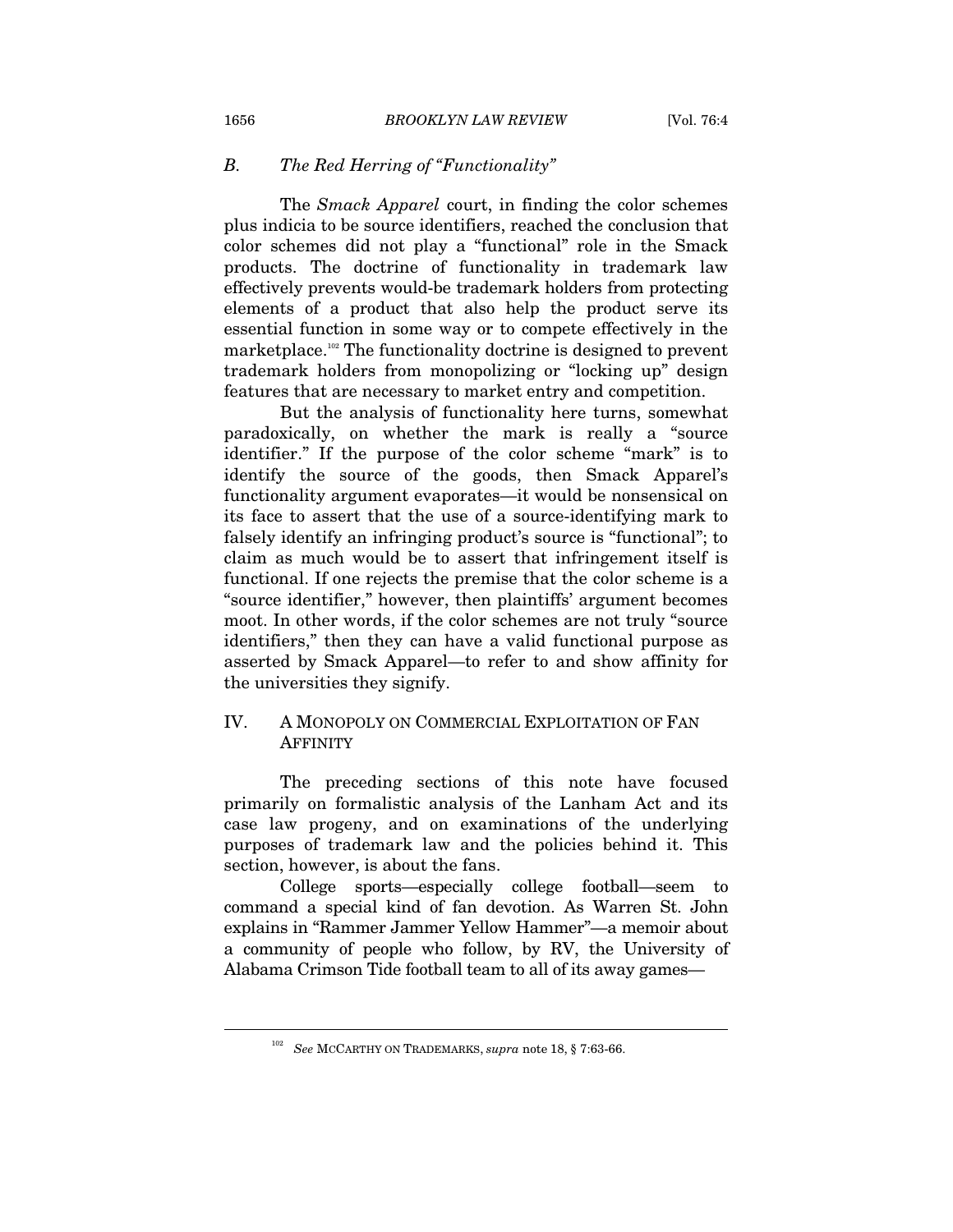[T]he sport [in Alabama] that inspires true fervor—the one that compels people there to name their children after a popular coach and to heave bricks through the windows of an unpopular one—is college football. A recent poll [the book was published in 2004] by the Mobile Register found that 90 percent of the state's citizens describe themselves as college football fans . . . . To understand what an absolute minority nonfans are in Alabama, consider this: They are outnumbered by atheists.<sup>103</sup>

Further, college sports tend to inspire a level of ecstatic fan devotion that goes even beyond that of professional sports. Many of the fans of college sports are themselves alumni and thus feel a deep personal connection to their alma maters and their teams. Other fans, like Warren St. John, may have grown up in the area of the university. And the areas of some of the biggest powerhouse sports schools (Alabama, for example) often lack a professional sports franchise in the immediate vicinity, leaving the college teams as the sole local teams to root for.

As one British journalist, seeking to explain "the mystery of US college sports' popularity" to a confused British newspaper readership, observed:

[Americans] have professional teams and leagues, and supporters are enthusiastic, but the spread of professional sport in the US is geographically narrow, confined in the main to the biggest urban centres. Vast swaths of the country—particularly the southern states—have no rooting interest. It is here that college sport really is elevated to the status of religion. It is a cultural thing.<sup>104</sup>

In other words, big-time college sports seem to foster a kind of community that both fans and commercial enterprises understandably wish to take part in. And members of the community also contribute in large ways to the "good will" of the university. Universities, and in particular their sports teams, are somewhat of a special case in this regard. Universities are not merely licensers of consumable products, but fosterers of academic, athletic and social cohesiveness. University sports have a participatory component—students compete, and those who attend games and root for college teams feel like they are taking part in the event. Even college-town businesses that in some sense free ride off of universities are at

<sup>&</sup>lt;sup>103</sup> ST. JOHN, *supra* note 37, at 1.<br><sup>104</sup> Lawrence Donegan, *Education Buried Under Money-Spinning Mountain of US College Sport*, GUARDIAN (Jan. 8, 2009), http://www.guardian.co.uk/sport/blog/2009/ jan/08/american-college-sports.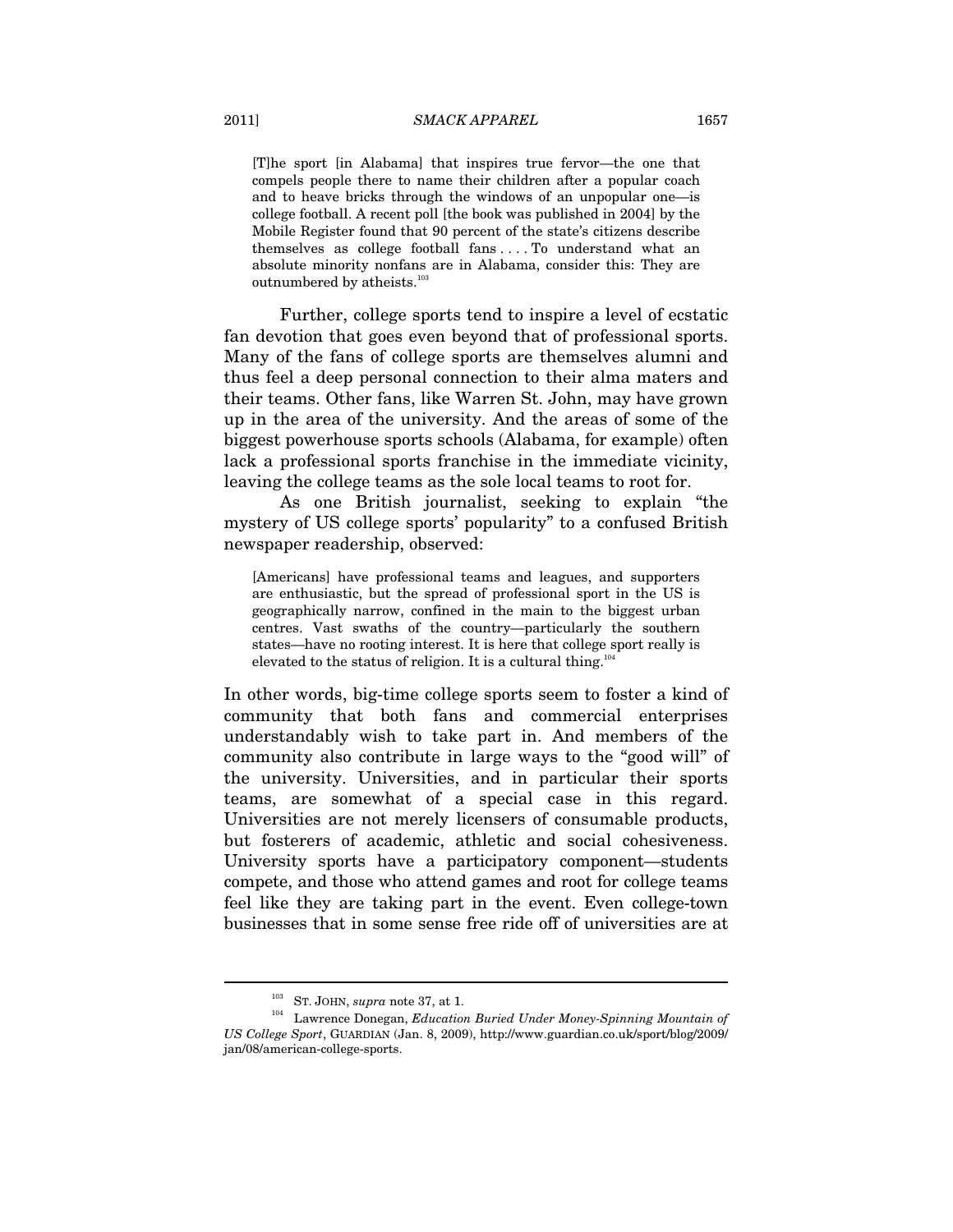the same time contributing to the atmosphere of excitement and camaraderie around universities and their teams.

The Fifth Circuit correctly recognized that defendant Smack Apparel was deliberately capitalizing on the success of the football teams of OU, LSU and other universities in its manufacture of unlicensed apparel.<sup>105</sup> Indeed it would be difficult to view Smack's shirts any other way, as the shirts contain unmistakable references to the respective schools' football teams, and thus can be understood as products aiming to capture a segment of the market for fan merchandise for those teams. But trademark law does not necessarily protect against every attempt to capitalize on the success of another, nor should it. For example, a sports bar that merely chooses to locate itself near a college stadium is in some sense capitalizing on, or free riding on the success of the school's football team, but trademark law has no quarrel with such free riding. As the First Circuit observed in *WCVB-TV v. Boston Athletic Ass'n*, 106

[T]he law sometimes protects investors from the "free riding" of others; and sometimes it does not. The law, for example, gives inventors a "property right" in certain inventions for a limited period of time; it provides copyright protection for authors; it offers certain protections to trade secrets. But, the man who clears a swamp, the developer of a neighborhood, the academic scientist, the school teacher, and millions of others, each day create "value" (over and above what they are paid) that the law permits others to receive without charge. Just how, when and where the law should protect investments in "intangible" benefits or goods is a matter that legislators typically debate, embodying the results in specific statutes, or that common law courts, carefully weighing relevant competing interests, gradually work out over time. The trademark statute does not give the appellants any "property right" in their mark except "the right to prevent confusion."<sup>107</sup>

*Smack Apparel*, in effect, does far more than protect universities and consumers from potential source confusion, but rather gives universities an effective monopoly on the display of affinity for the schools and their athletic programs. It does not, of course, directly prevent a fan from painting his body school colors or making a banner using school colors, because trademark law concerns only uses in commerce.<sup>108</sup> But

<sup>&</sup>lt;sup>105</sup> *Smack Apparel*, 550 F.3d at 482.<br><sup>106</sup> 926 F.2d 42 (1st Cir. 1991). The case concerned another alleged infringing use of "Boston Marathon"—this time by a television station. *Id.* at 44.<br><sup>107</sup> *Id.* at 45 (internal citations omitted). 108 15 USC § 1125 (2006). The "use in commerce" requirement stems from the

Commerce Clause of the Constitution, because trademark law, unlike copyright and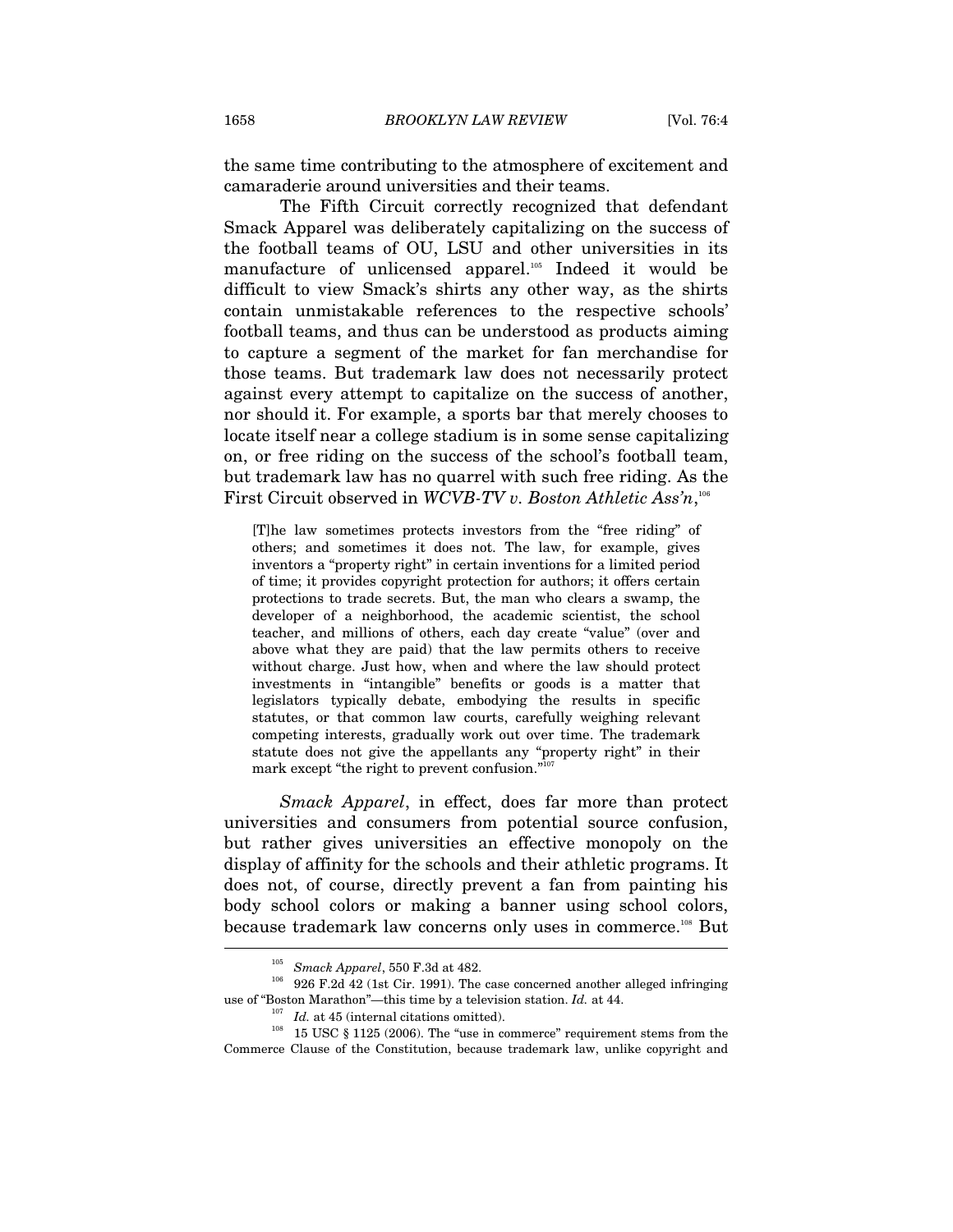it does seem to discourage or prevent the creation of any "unlicensed" product designed to in some way appeal to fan affinity, even if it's unlikely anyone would assume that the product was sponsored by the trademark holding university.

For example, fans who paint their bodies in school colors before attending football games are not, of course, looking to give the impression that they have some kind of license, permission or approval of the university, but merely to express support for the university and its team. As it happens, universities have already licensed "official" body paint manufacturers,<sup>109</sup> but in theory, there is no reason why another body paint manufacturer shouldn't be allowed to compete with these licensed manufacturers for the student market. Such competition would benefit consumers by driving quality increases and price cuts. Yet under *Smack Apparel*, it's at least arguable that the moment a seller did anything to target an unlicensed brand of paint to fans at a particular university, the seller would be infringing on the university's trademark by using its colors plus other identifying indicia, especially since "indicia" seems to encompass almost anything that makes clear reference to the university.

Such capitalization might be characterized as free riding on the goodwill of the university, but then so could a lot of other non-infringing business uses of references to a university. The *Smack* defendants themselves included in their exhibits photos of a number of local businesses that made unlicensed use of university indicia and colors.<sup>110</sup> In fact it seems to be common practice in college towns for local businesses to in some way reference the university and/or its teams. A search for "tiger" in the Princeton, NJ Yellow Pages, $111$ for example, reveals business with names like "Tiger Garage," "Tiger Noodles," and "Tiger Inn,"—all of which free ride in some way off the goodwill of the Princeton University Tigers. Tuscaloosa, Alabama has a Crimson Café, a Crimson Chiropractic Center, a Crimson Castle Chess & Games, and many other "Crimson" businesses. The Crimson Inn Bed and

patent law, does not derive from an independent clause in the Constitution. *See* 

MCCARTHY ON TRADEMARKS, *supra* note 18, § 5:3.<br><sup>109</sup> BSI Products, for example, makes official collegiate licensed "Face & Body Paint" kits in school colors. *See* PUBLIC KNOWLEDGE BASED SHOPPING, http://football.pubks.com/Lsu-

Tigers-Face-Body-Paint-Kit (last visited Feb. 26, 2011).<br><sup>110</sup> *Smack Apparel*, 550 F.3d at 479.<br><sup>111</sup> *See* YELLOW PAGES, http://www.yellowpages.com (last visited March 15, 2011). (enter "Tiger" in the first search box and "Princeton, NJ" in the second search box).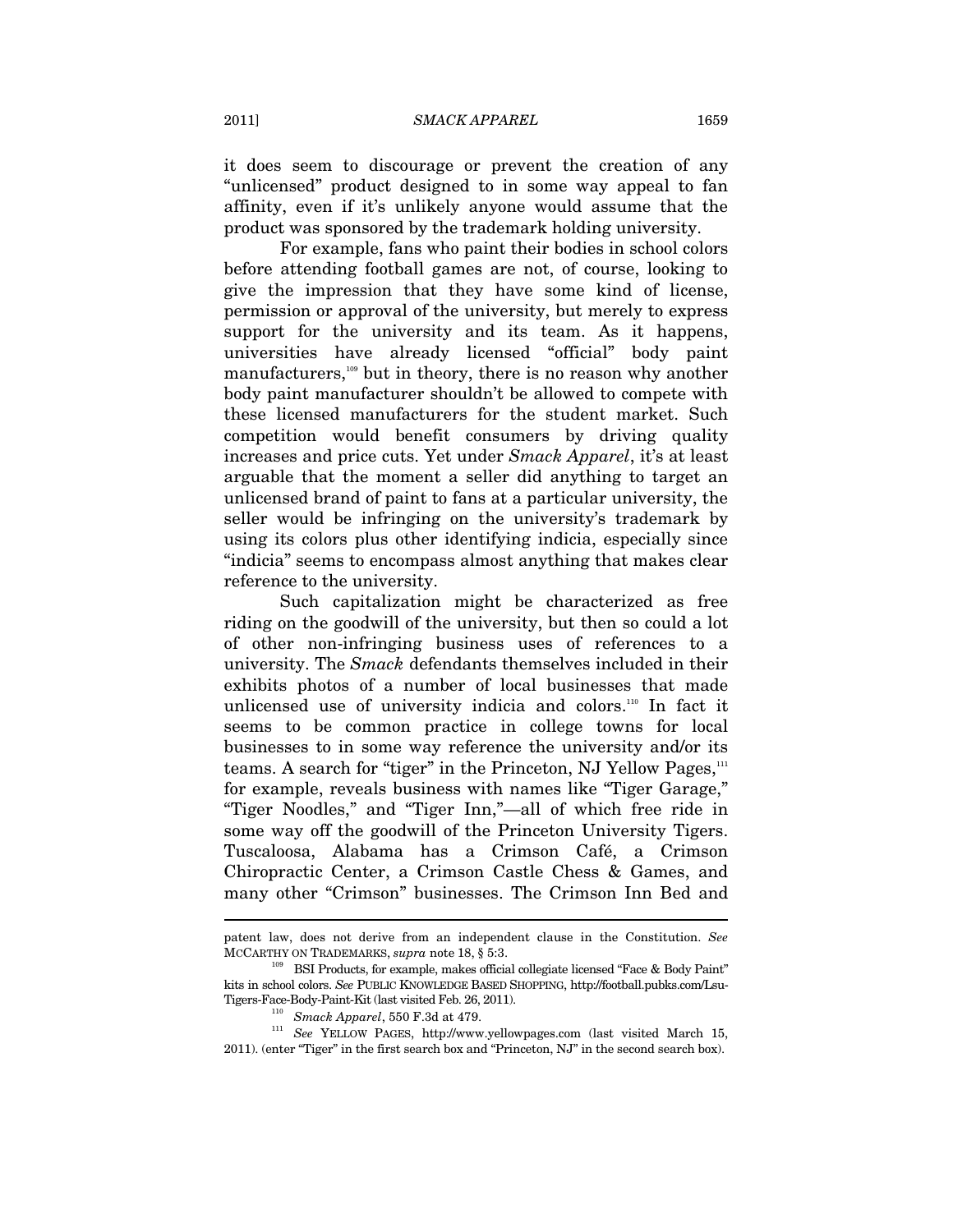Breakfast even features "Mikal's 'Bama Room," which is "decorated especially with the Alabama fan in mind."112 All are presumably attempting to attract business by appealing to fan sentiment about the Alabama Crimson Tide. Yet it's hard to imagine that any of these businesses create a likelihood of confusion as to sponsorship or affiliation merely by referring to the University of Alabama.

## V. UNIVERSITY TRADEMARK ENFORCEMENT AFTER *SMACK APPAREL*

The full ramifications of *Smack Apparel* for trademark law are not yet clear, but the potential certainly exists for overzealous color-based trademark enforcement by universities. This part will explain why *Smack Apparel* contributes to this problem, and will explore three recent cases in which universities overreached in attempting to enforce rights in their colors.

## *A. The "Trademark Extortion"*113 *Problem*

Court decisions make up only a small part of the overall trademark enforcement picture. Most disputes are resolved before they start, either through cease-and-desist letters that convince alleged infringers to stop their conduct, or through litigation that forces early settlement before a judge or jury can make any findings of fact or law.114 Professor Kenneth Port of William Mitchell College of Law has suggested that trademark holders increasingly use both cease-and-desist letters and lawsuits,<sup>115</sup> not just to pursue objectionable behavior, but to expand their own trademark rights and deter market entrants.<sup>116</sup>

The potential harm of *Smack Apparel* manifests itself not only in court, but in these letters and "strike suits."<sup>117</sup> The Fifth Circuit's vague color-plus-identifying-indicia framework gives

<sup>112</sup> *See* INFOHUB, http://webcache.googleusercontent.com/search?q=cache:KD5I\_ lIt-lcJ:www.infohub.com/Lodgings/lodging\_pages/1520.html+%22mikal%27s+bama+

room%22&cd=1&hl=en&ct=clnk&gl=us&source=www.google.com (last visited Mar. 6, 2011). 113 *See* Kenneth Port, *Trademark Extortion: The End of Trademark Law*, 65

WASH. & LEE L. REV. 585 (2008).  $^{114}$  *See id.* at 588-90. Port points to United States District Court data showing a steep increase since the 1970s in the overall number of trademark suits filed, combined with a decline in the percentage of trademark lawsuits that are resolved on the merits to a mere 1.3 percent in 2006.  $Id$ . at 589.

percent in 2006. *Id.* at 589. 116 *Id.* at 589-90. 117 *See id.*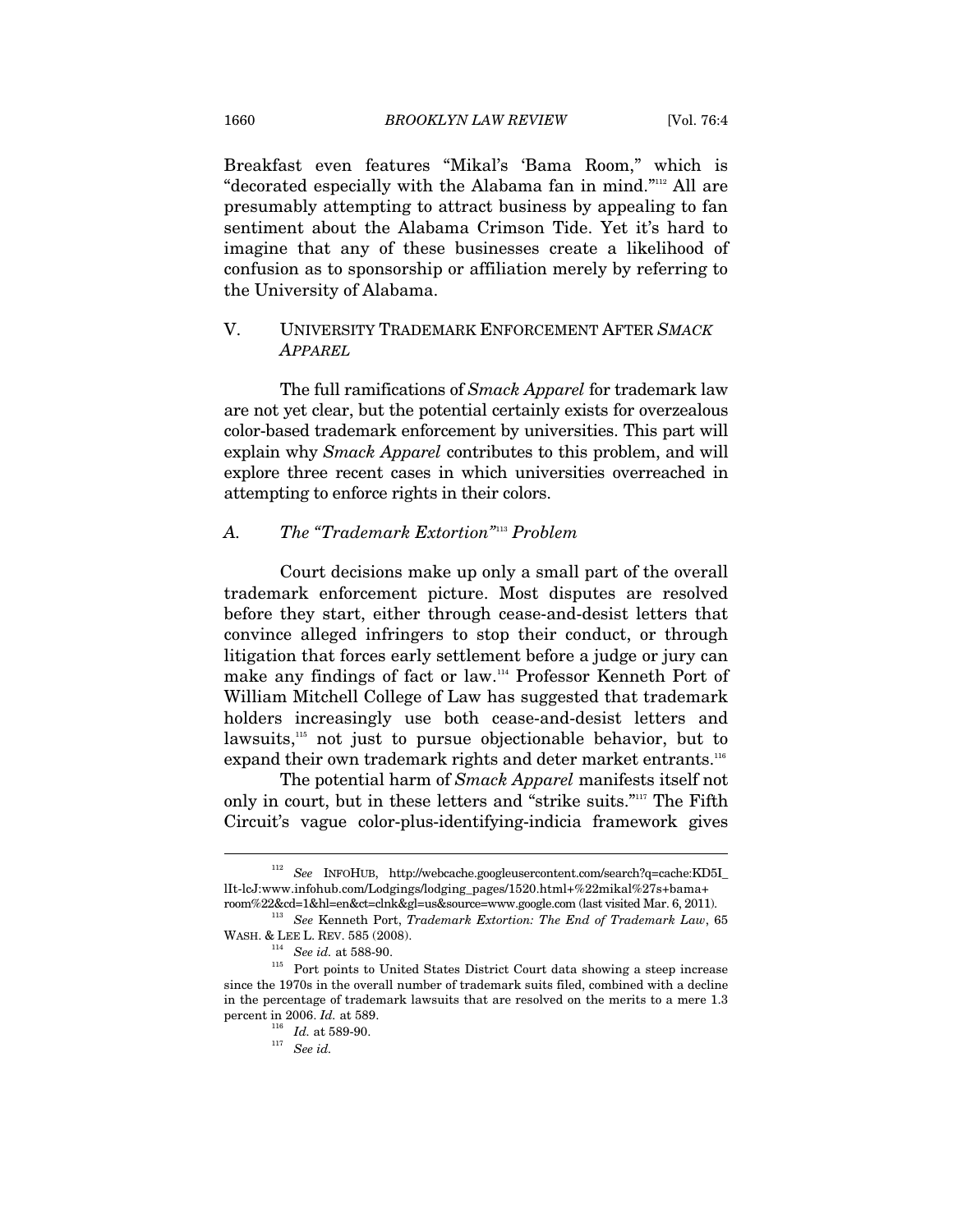2011] *SMACK APPAREL* 1661

universities new opportunities to claim trademark infringement, to pursue dubious enforcement actions, and to force alleged infringers to acquiesce to cease-and-desist demands, regardless of the viability of the underlying infringement claim.

## *B. The Bud Light "Fan Can" Controversy*

Though cease-and-desist letters are not generally made public, at least one successful post-*Smack Apparel* trademark enforcement attempt by universities has garnered national media attention. Late in 2009, at least twenty-five universities sent cease-and-desist letters to Anheuser-Busch regarding its Bud Light "Fan Can" marketing scheme.<sup>118</sup> The "Fan Cans" feature color schemes resembling those of certain universities and are sold in the area of the respective universities,<sup>119</sup> but feature no marks or indicia of the universities other than the colors. Universities have nonetheless complained that the cans violate their trademarks<sup>120</sup> and that the cans improperly associate the schools with underage drinking.121 Anheuser-Busch pulled the cans in a number of markets where they received complaints,122 even though it maintained that it had the legal right to use the color schemes.<sup>123</sup>

The complaining universities appear to have been emboldened by the *Smack Apparel* holding. Bruce Siegal, counsel for the Collegiate Licensing Company, felt that the "fan cans" constituted infringement under *Smack Apparel*:

Our view was that the manner in which the Team Pride beer can program would be marketed would make it clear that the intent was to market product to students and fans of the respective universities, and that the use of colors and marketing and promotional activities would create confusion in the marketplace that the product was sponsored or authorized by the respective schools.<sup>12</sup>

<sup>118</sup> Jon Fogg, *First Down: Budweiser's Shady Ad Campaign*, WASH. TIMES (Sept. 5, 2009), http://washingtontimes.com/news/2009/sep/05/first-down-budweisers- $\qquad \qquad \text{shady-ad-campaign.}\qquad \qquad \text{Id.}$ 

<sup>120</sup> *OU, OSU Say This Bud's Not for You*, OKLAHOMAN (Aug. 26, 2009), http://www.newsok.com/article/3395703. 121 *Id.* An Iowa newspaper article suggested a slight irony to the University of

Iowa's complaint to this effect, in that the University of Iowa itself licenses its trademarks for pint glasses, pitchers, shot glasses, beer can coolers and bottle openers. *U of I, ISU Objection to 'Fan Cans' Is Questioned*, DES MOINES REGISTER, Sept. 12, 2009, at 1. <sup>122</sup> *See, e.g., Fan Cans Canned*, KAN. CITY STAR, Sept. 18, 2009. <sup>123</sup> *Id.* 

<sup>124</sup> Siegal Interview, *supra* note 1.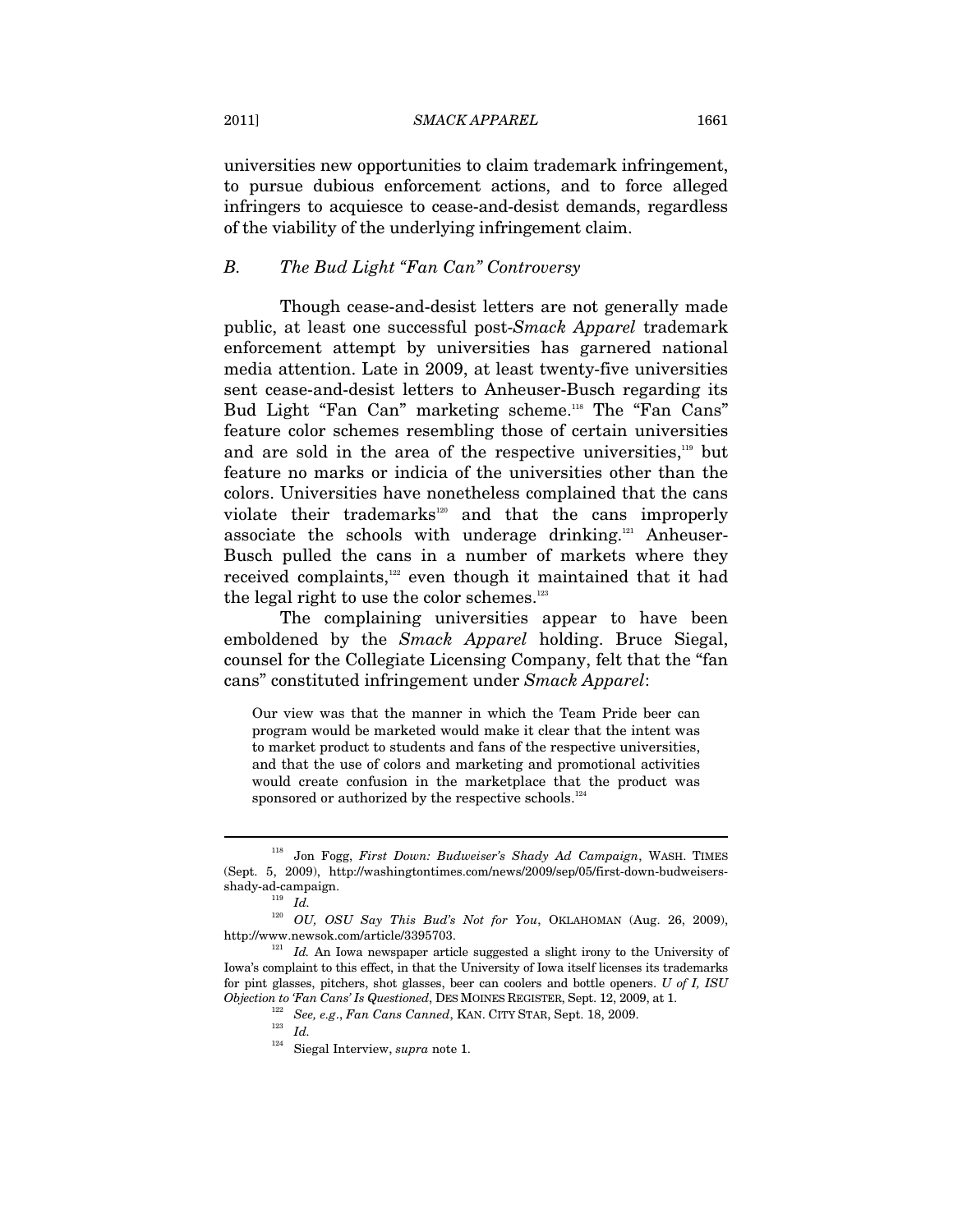Like the Fifth Circuit, Siegal appears to conflate "intent to market" with the creation of a likelihood of confusion. Moreover, Siegal's comment demonstrates the slippery slope of the *Smack* holding. If "other identifying indicia" is to be left undefined, then why can't it include the mere market context of a sale, or indeed, even apparent *intent* to associate with a particular university? When mere color plus intent to sell to fans becomes a "trademark," it becomes obvious that the purpose is no longer to prevent confusion, but to lock up the right to profit from fan enthusiasm.

Of course, whether the Fan Cans actually would be infringement under *Smack Apparel* is questionable at best, since the cans use only the colors and no "other identifying indicia." In fact, some school officials stated either that they did not own the color schemes alone,<sup>125</sup> or that the colors used on the fan cans weren't confusingly similar enough to the school's colors to warrant action.<sup>126</sup> But if treating them as infringing uses doesn't fall within the letter of the *Smack Apparel*  holding, it seems consistent with its spirit.

It hardly seems likely that the complaining universities hoped to get a piece of Bud Light's sales revenue on the cans through licensing, $127$  since pursuing such a course wouldn't comport with discouraging underage drinking. But the complaining universities do appear to have hoped to use

<sup>125</sup> Buxton, *supra* note 32 (quoting Brian Hommel, Director of Finance and Administrative Services, Louisiana State University); *see also* Mara Rose Williams, *Can the Team-Colored Bud Light Cans, MU, KU Officials Demand*, KAN. CITY STAR, Sept. 2, 2009 ("If the cans had a university logo and had a Powercat on them, then obviously we would be concerned. . . . We have a commitment to educating our students about underage drinking, but we don't have a trade mark on purple and white.").<br><sup>126</sup> "The cans are definitely orange, but we would call it a (University of)

Tennessee orange, or a Syracuse orange,' said Christine Plonsky, [University of Texas at Austin] Director of Women's Athletics, who oversees licensing and trademarks for the school. 'We looked at it and said . . . it's not our colors.'" Jeannie Kever, *Bud's Fan Can Promo Losing Its Fizz*, HOUS. CHRONICLE (Aug. 27, 2009), http://www.chron.com/ disp/story.mpl/metropolitan/6590413.html. Plonsky's comment raises a specter of the very "shade confusion" that the Seventh Circuit once expressed concern about. NutraSweet Co. v. Stadt Corp., 917 F.2d 1024, 1027 (7th Cir. 1990).

 $\frac{127}{127}$  One newspaper pointed out that the Bud Light "fan cans" commanded a local price premium over regular Bud Light. Jeff Wilkinson, *'Fan Can' Beer Sales Are Falling Flat*, COLUMBIA STATE, Aug. 28, 2009, at A ("The cases sell for \$15.99, which is \$3 more than a sale price on regular Bud Light cases offered at other stores."). This is at least anecdotal evidence that, for better or for worse, the color scheme of the university alone has some economic value when affixed to a product. On the other hand, the same newspaper article quoted managers of two Columbia, S.C. liquor stores as saying that the fan cans were failing to sell well. One observed that consumers seemed to prefer "what's on sale," so there may in fact be little added value from the color schemes. *Id*.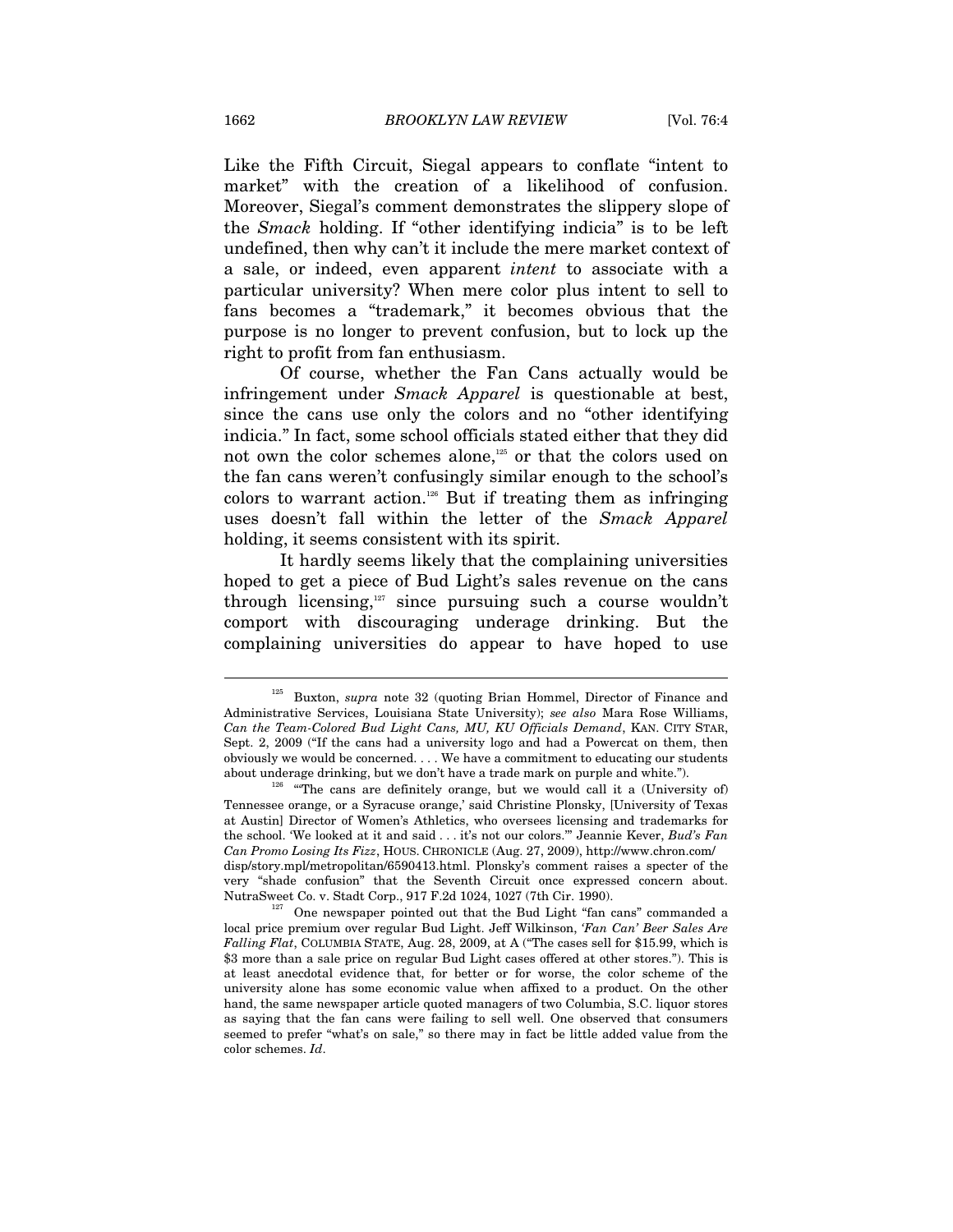trademark law to bolster their brand protection efforts by preventing association of their schools with unwholesome products. And it appears their effort was a success.

### *C.* University of Alabama v. New Life Art

A more hopeful post-*Smack* outcome occurred in *University of Alabama Board of Trustees v. New Life Art, Inc.*,<sup>128</sup> where a Northern District of Alabama judge refused to find that a painter of University of Alabama football scenes had infringed on the University of Alabama's trademarks by using the team's crimson and crème color scheme in his paintings. The defendant artist, Daniel Moore, made a business of painting various lifelike sports scenes.129 Moore had painted numerous University of Alabama football scenes, and in fact had previously had a licensing agreement with the University of Alabama, but the paintings at issue did not feature the registered trademarks of the University of Alabama.130

The case turned in part on the artistic nature of the defendant's paintings, which entitled them to special protection under the First Amendment.<sup>131</sup> In a finding that raises questions worthy of their own discussion, the court drew a distinction between the defendant's paintings and the merchandise he produced (such as t-shirts and mugs) with images of the same paintings printed on them.<sup>132</sup> The paintings were protected outright against infringement claims by the First Amendment; the merchandise was not and thus warranted scrutiny under Trademark law. Nonetheless, the court at least questioned the argument that Alabama's color scheme functioned as a trademark in the paintings, or that it would confuse consumers into thinking that the paintings were sponsored or authorized by the University of Alabama.<sup>133</sup> The

<sup>128</sup> Memorandum Opinion, CV 05-UNAS-PT-585-W (N.D. Ala. Nov. 2, 2009) [hereinafter *New Life Art* Memorandum Opinion] (unavailable on Westlaw); Addendum to Memorandum Opinion, 677 F. Supp. 2d 1238, 1239 (N.D. Ala. 2009) [hereinafter *New Life Art* Addendum].

<sup>&</sup>lt;sup>129</sup> *New Life Art* Addendum, *supra* note 128, at \*2.<br><sup>130</sup> *Id.* at 1243.

*Id.* at 1243. 131 *Id*. at 1258. 132 *Id.* at 1241; *New Life Art* Memorandum Opinion, *supra* note 128. 133 *New Life Art* Memorandum Opinion, *supra* note 128, at 13 ("If the statement in Leigh v. Warner Brothers, Inc., that 'Trademarks are not merely descriptive; they answer the question "who made it?" rather than "what is it?"' is applicable, the answer to 'who made it' is clearly 'Moore.'").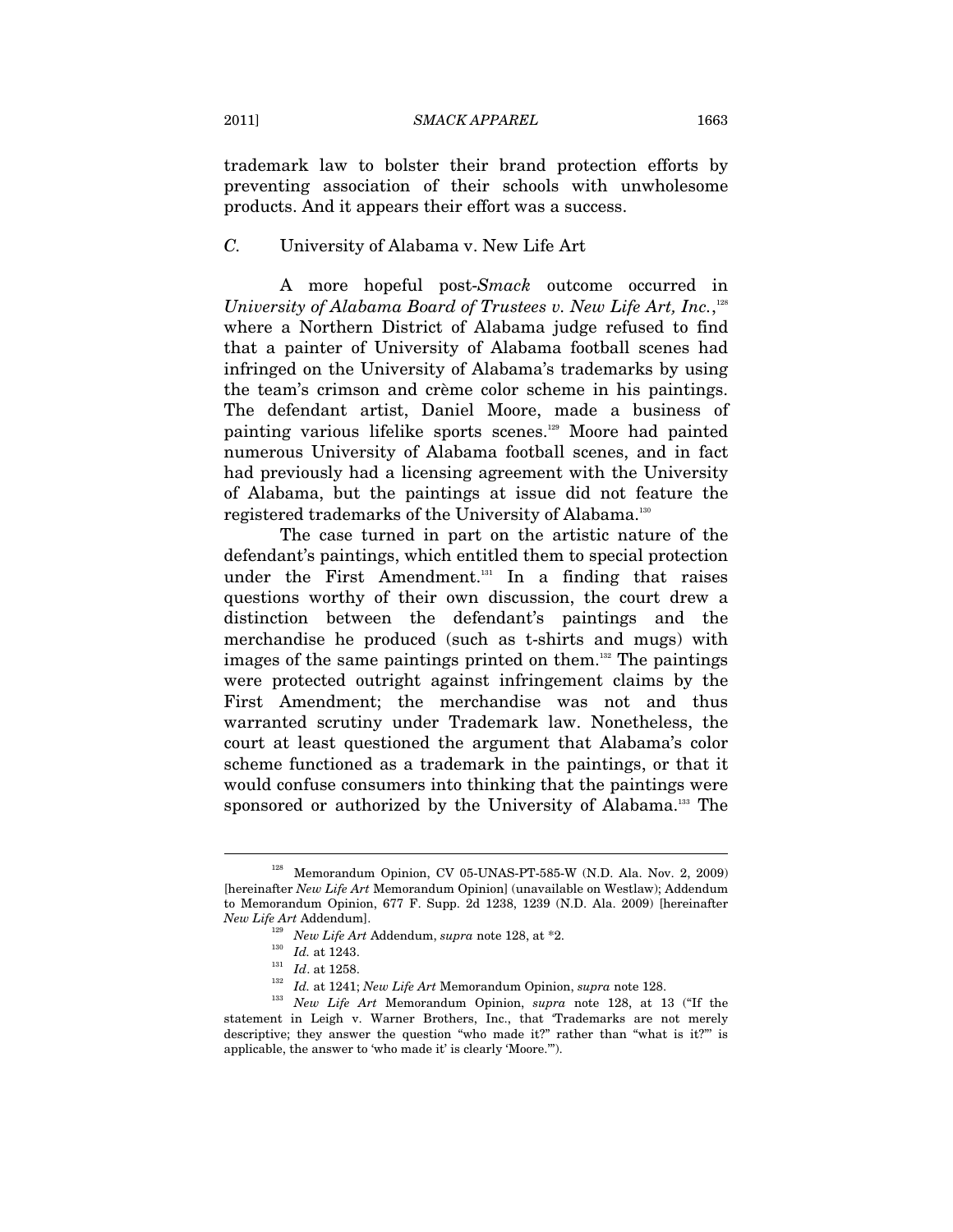judge certified the case for immediate appeal, $134$  recognizing "a plethora of issues for courts to disentangle," and ultimately that its treatment of the trademark issue is cursory and incomplete. But hopefully the Eleventh Circuit will decline to extend the Fifth Circuit's distortion of trademark law.

The New Life Art case is a perfect illustration of the distinction between a product that *refers to* a university with an intent to target its fan base, versus a product that actually confuses fans as to a source. The facts make clear that the defendant intended to target his paintings to University of Alabama fans. Even the artistic nature of the works does not change the fact that they were also commercial products seeking to tap into a particular market. But none of this should matter under trademark law, so long as there was no significant risk of consumer confusion. Further, it would seem questionable at best to allow a university to determine who could and couldn't sell paintings evocative of its football team, or to allow a university to collect a fee every time one of those paintings was sold.

#### *D.* Madison County Winery, L.L.C. v. State of Iowa<sup>135</sup>

In 2010, at least one business owner successfully turned the tables on universities overzealously asserting trademark rights in their color schemes. The University of Iowa and Iowa State demanded that Madison County Winery, of St. Charles, Iowa, cease producing wines called "Iowa Gold," and "State Red," which, respectively, used color schemes similar to those of University of Iowa and Iowa State.136 Rather than capitulating to the demands, the winery brought an action seeking a declaratory judgment that their wines violated no university trademarks.137 The universities settled the lawsuit in June, 2010,<sup>138</sup>—a quick move toward settlement that may suggest that the universities realized they had been overzealous in their trademark enforcement.

<sup>&</sup>lt;sup>134</sup> The docket report for the *New Life* district court case suggests that procedural delays since pushed the appeal back further. As of January 3, 2011, no appellate decision has been handed down.<br><sup>135</sup> Complaint, 4:10-cv-133 (S.D. Iowa Mar. 26, 2010).<br><sup>136</sup> *Id.* at 6-9.<br>*Id.* 

<sup>138</sup> B.A. Morelli, *Weiger's Accuser Received \$130,000*, IOWA CITY PRESS-CITIZEN, Sept. 9, 2010, at B1.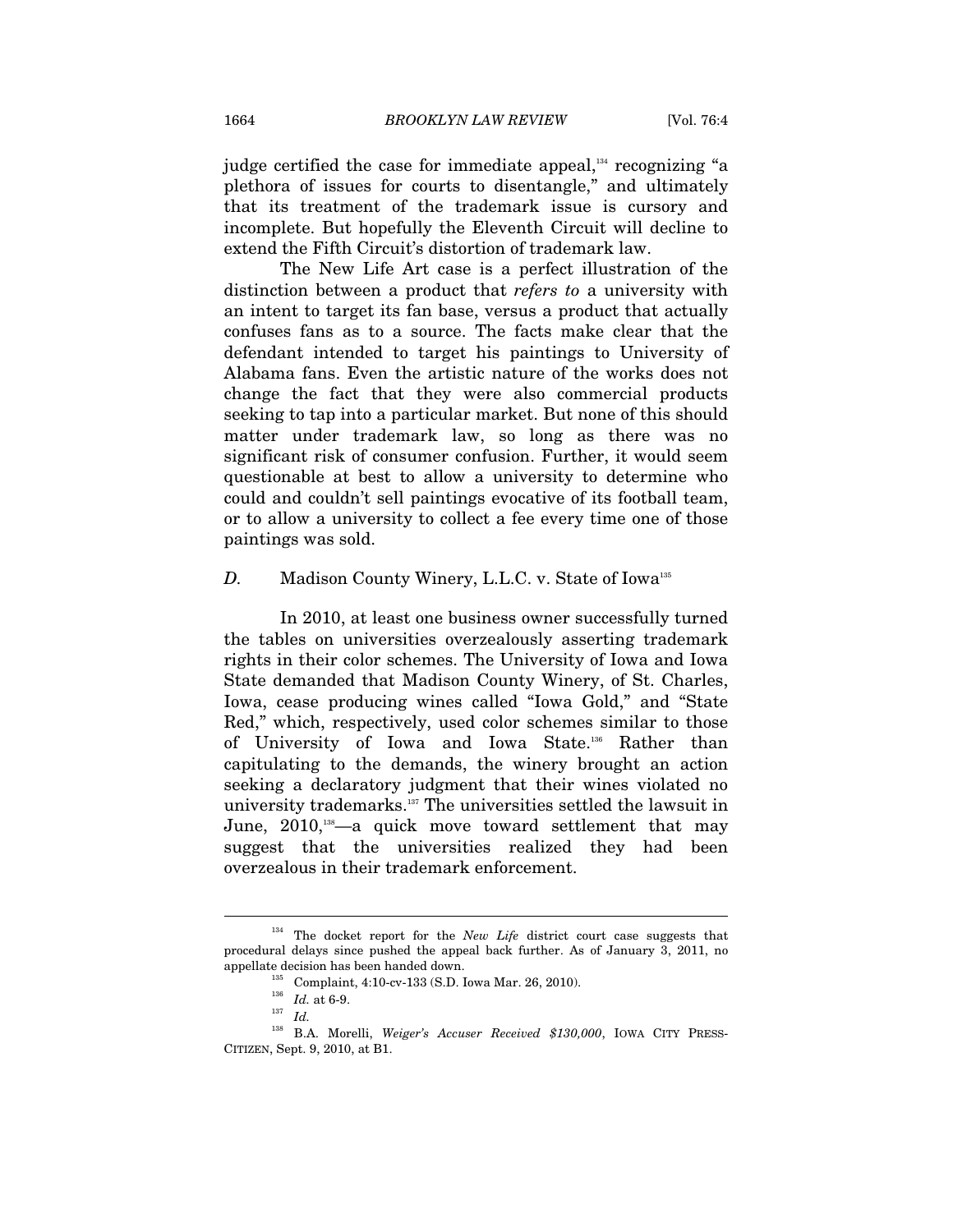#### 2011] *SMACK APPAREL* 1665

The lawsuit points out that the "red" and "gold" refer to the colors of the respective wines. But even assuming the colors are in fact chosen to help market the wines to University of Iowa and Iowa State fans, this alone does not justify using trademark law to block them absent a likelihood of consumer confusion.

#### **CONCLUSION**

This note proposes two possible alternatives to *Smack Apparel*. The first is to create an alternate "unfair competition" legal theory under the Lanham Act or under state law, combined with a more fact-specific approach to infringement. The second is to simply keep—as much as possible—the pre-*Smack Apparel* status quo, avoiding the creation of a murky trademark regime where the extent of rights in color marks will never be clear.

## *A. Tackling Egregious Offenders with an Expansion of Unfair Competition Law*

Section 43(a) of The Lanham Act provides a cause of action for "unfair competition" in general.<sup>139</sup> However, this provision has long been used almost exclusively for the enforcement of unregistered trademarks.140 Parties like the *Smack Apparel* plaintiffs use Section 43(a) to enforce trademarks that they have not yet registered (or have been unable to register), but in which they have still developed common-law rights. In theory, however, unfair competition is a broader doctrine based in tort and equitable concerns.<sup>141</sup> A new application of Section 43(a) might thus be created to use against producers that compete in an especially unfair way with licensed products but manage to skirt existing trademark law.

A reasonable argument could be made that Smack Apparel's conduct in particular amounts to unfair competition—that Smack Apparel's free riding on the good will of universities and colleges (and professional sports teams) is so wanton and widespread that it should be enjoined. If courts find something commercially indecent about producing unlicensed t-shirts that both refer to universities and target their fans without sharing profits with universities, a non-

<sup>&</sup>lt;sup>139</sup> Lanham Act, 15 U.S.C. § 1125(a) (2006).<br><sup>140</sup> DINWOODIE & JANIS, *supra* note 12, at 14<br><sup>141</sup> MCCARTHY ON TRADEMARKS, *supra* note 18, §§ 1:8, 1:9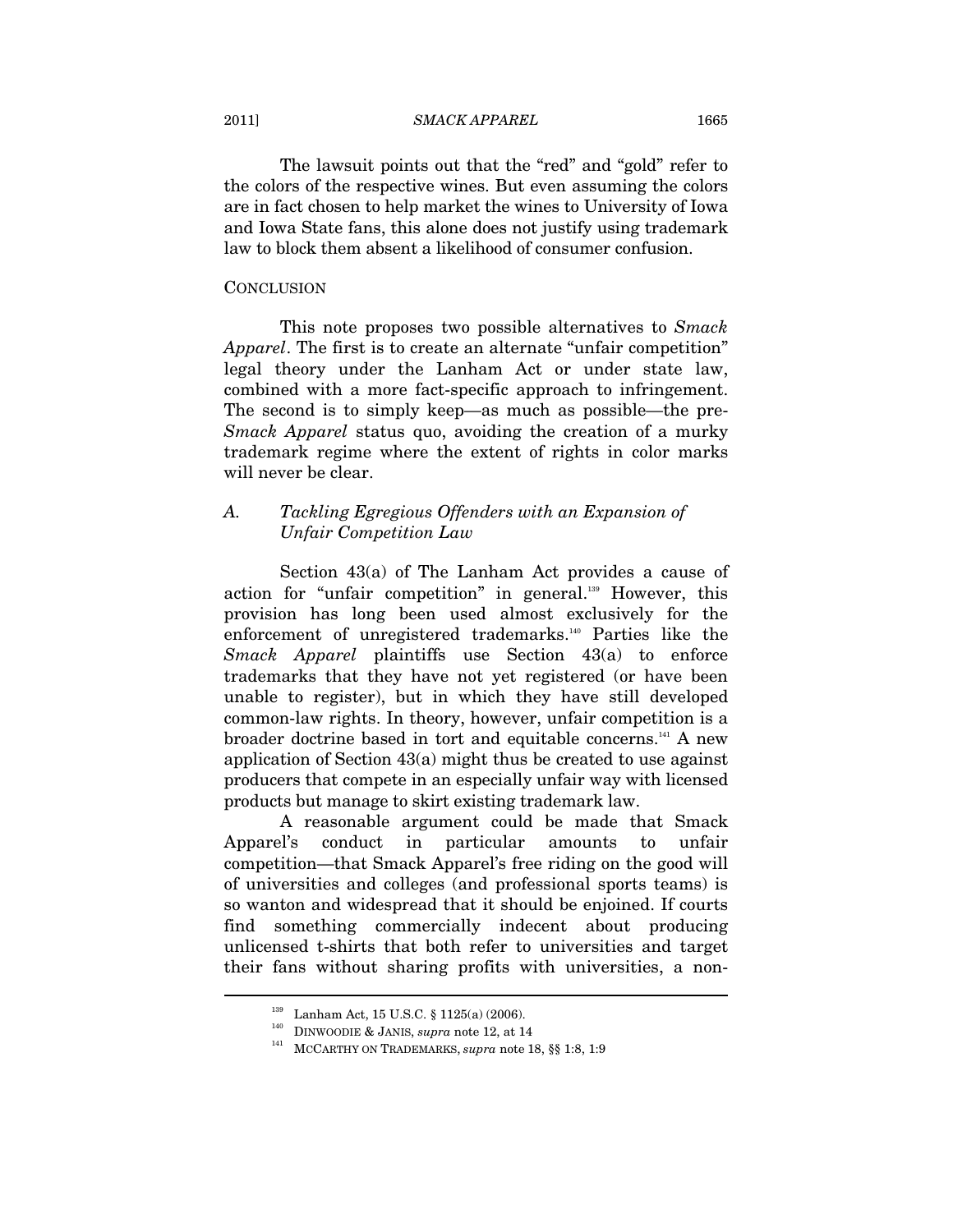trademark-based unfair competition theory could be employed. An unfair competition theory might thus allow wronged parties to deal with particularly egregious offenders on a case-by-case basis without giving blanket rights to zealously enforce a nebulous trademark.

To make such free riding by itself (without likelihood of confusion) actionable in this way could make it very difficult to determine what level of conduct is legally unfair competition. However, at least this would avoid creating larger problems with trademark law. Universities could go after offenders that profit heavily from their goodwill and take profits the university arguably deserves, without sweeping every product that references the university into the net. Without the weapon of the *Smack Apparel* holding that the color schemes are enforceable trademarks, universities would also have less of a mandate to go after products like the Bud Light fan can and the Madison County Winery wines via intimidating cease-anddesist letters. In other words, universities would not have a precedent to cite giving the impression that they had total rights in their color schemes. Instead Universities would be forced to, in a sense, "put their money where their mouth is," by litigating cases they truly believed to be unfair competition. This would enable universities to tackle the worst offenders while checking their tendency to lock up all products remotely related to the university—a trend that blogger and trademark attorney Ron Coleman characterizes as "the rent-grabbing aspects of this business model."142

Currently, the unfair competition law approach seems unlikely since unfair competition law, especially under section 43(a) of the Lanham Act, is virtually exclusively used for unregistered trademarks.<sup>143</sup> The doctrine has, however, seen some recent revival in so-called "hot news" cases of unfair competition between media sources,<sup>144</sup> and perhaps it could see revival in other contexts as well.

## *B. Maintaining the Pre-*Smack Apparel *Status Quo*

A second approach, and perhaps preferable approach, would be for courts to simply draw a solid line at definable

<sup>142</sup> *See* Ron Coleman, *Turning Back That Crimson Tide*, LIKELIHOOD OF CONFUSION (Nov. 3, 2009), http://www.likelihoodofconfusion.com/?p=3639. 143 DINWOODIE & JANIS, *supra* note 12, at 14. 144 *See*, *e.g*., MCCARTHY ON TRADEMARKS, *supra* note 18, § 10:62.10 .